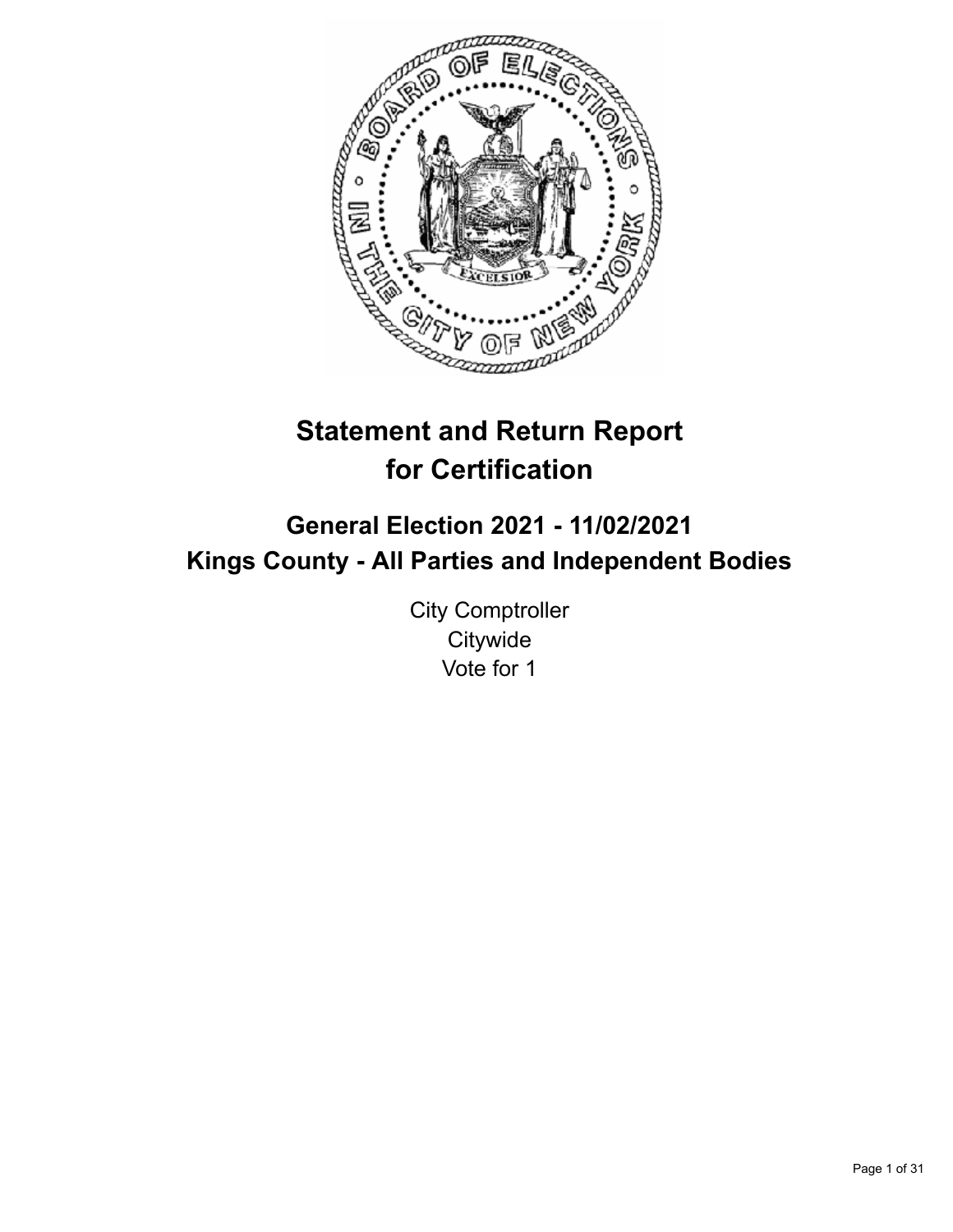

| PUBLIC COUNTER                                           | 17,610 |
|----------------------------------------------------------|--------|
| MANUALLY COUNTED EMERGENCY                               | 1.     |
| <b>ABSENTEE / MILITARY</b>                               | 1,105  |
| AFFIDAVIT                                                | 75     |
| <b>Total Ballots</b>                                     | 18,791 |
| Less - Inapplicable Federal/Special Presidential Ballots | 0      |
| <b>Total Applicable Ballots</b>                          | 18,791 |
| <b>BRAD LANDER (DEMOCRATIC)</b>                          | 9,164  |
| DABY BENJAMINE CARRERAS (REPUBLICAN)                     | 6,755  |
| PAUL A. RODRIGUEZ (CONSERVATIVE)                         | 1,252  |
| JOHN A. TABACCO JR. (LIBERTARIAN/INDEPENDENT)            | 202    |
| DABY BENJAMINE CARRERAS (SAVE OUR CITY)                  | 57     |
| ABRAHAM EDELWEIS (WRITE-IN)                              | 1      |
| AVRAHAM HAMEL (WRITE-IN)                                 | 1      |
| <b>BARUCH YAGEEL (WRITE-IN)</b>                          | 1      |
| BENSIIN BORUKHOR (WRITE-IN)                              | 1      |
| CHAIN LIPSCHITZ (WRITE-IN)                               | 1      |
| CURTIS SLIWA (WRITE-IN)                                  | 1      |
| DABY LANDER-CARRERAS SR (WRITE-IN)                       | 1      |
| DAVID I. WEPRIN (WRITE-IN)                               | 1      |
| DAVID ROSENFIELD (WRITE-IN)                              | 1      |
| DONALD TRUMP (WRITE-IN)                                  | 1      |
| ELKY O. WILLNER (WRITE-IN)                               | 1      |
| <b>GEORGANNE CHAPIN (WRITE-IN)</b>                       | 1      |
| HIRAM MCDANIELS (WRITE-IN)                               | 1      |
| IVETTE J. PERMINO (WRITE-IN)                             | 1      |
| JOHN C LIU (WRITE-IN)                                    | 1      |
| JOHN C. LIU (WRITE-IN)                                   | 1      |
| LENNY MARKH (WRITE-IN)                                   | 1      |
| MALKA STERN (WRITE-IN)                                   | 1      |
| MARCIA MASRI (WRITE-IN)                                  | 1      |
| MAYA WILEY (WRITE-IN)                                    | 1      |
| MICHELLE CARUSO-CABRERA (WRITE-IN)                       | 4      |
| OMAR BARGHOUTI (WRITE-IN)                                | 1      |
| RUTH MAX (WRITE-IN)                                      | 1      |
| SHARON DONOVAN (WRITE-IN)                                | 1      |
| UNATTRIBUTABLE WRITE-IN (WRITE-IN)                       | 9      |
| USHA SINGH (WRITE-IN)                                    | 1      |
| <b>Total Votes</b>                                       | 17,467 |
| Unrecorded                                               | 1,324  |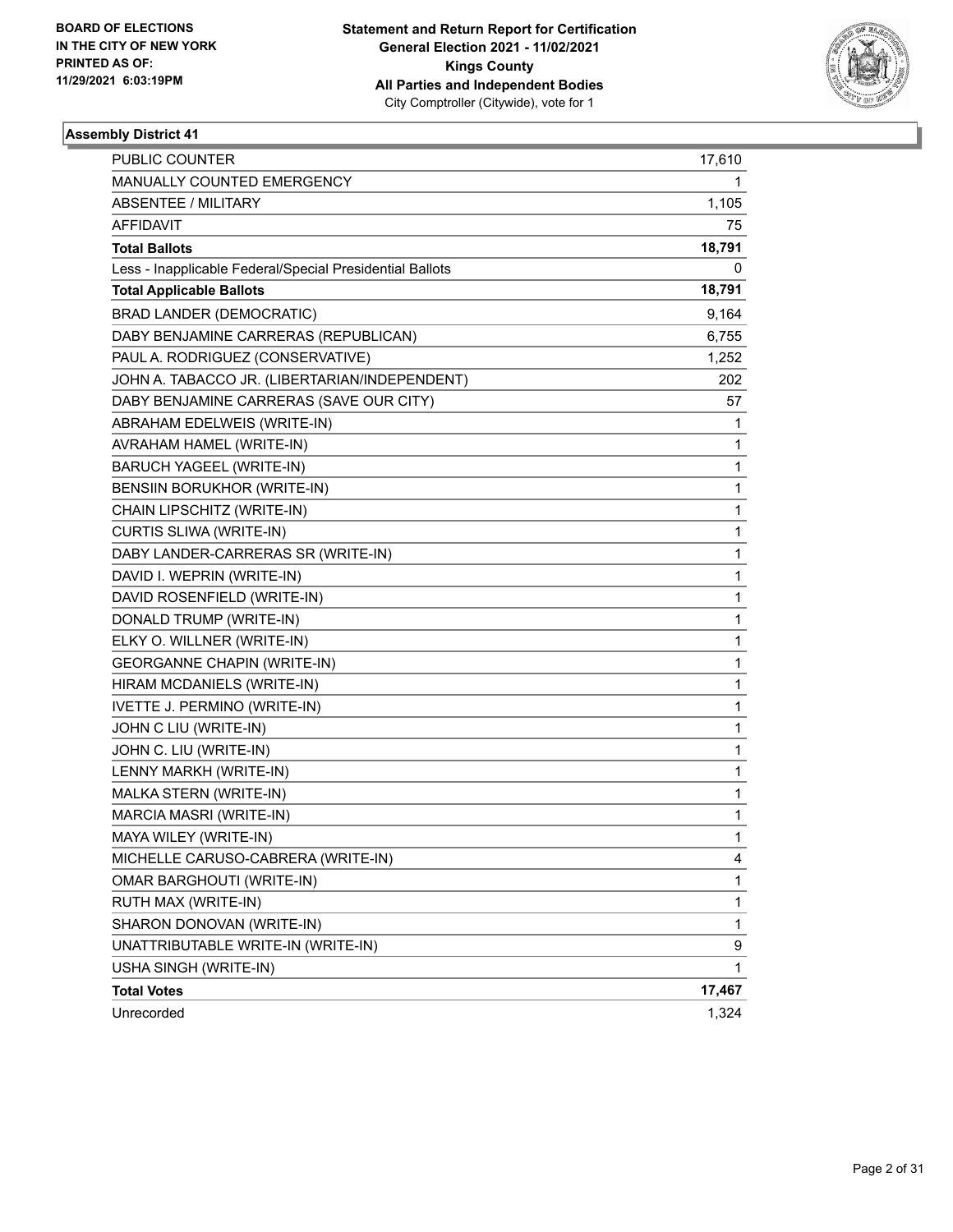

| PUBLIC COUNTER                                           | 15,941       |
|----------------------------------------------------------|--------------|
| MANUALLY COUNTED EMERGENCY                               | 0            |
| ABSENTEE / MILITARY                                      | 953          |
| AFFIDAVIT                                                | 88           |
| <b>Total Ballots</b>                                     | 16,982       |
| Less - Inapplicable Federal/Special Presidential Ballots | 0            |
| <b>Total Applicable Ballots</b>                          | 16,982       |
| <b>BRAD LANDER (DEMOCRATIC)</b>                          | 13,592       |
| DABY BENJAMINE CARRERAS (REPUBLICAN)                     | 1,527        |
| PAUL A. RODRIGUEZ (CONSERVATIVE)                         | 543          |
| JOHN A. TABACCO JR. (LIBERTARIAN/INDEPENDENT)            | 88           |
| DABY BENJAMINE CARRERAS (SAVE OUR CITY)                  | 38           |
| ALEXANDER TULLY (WRITE-IN)                               | 1            |
| AMIT SHAH (WRITE-IN)                                     | 1            |
| <b>BOBBY LEVY (WRITE-IN)</b>                             | 1            |
| <b>BRETTE TROST (WRITE-IN)</b>                           | 1            |
| <b>BRIDGET REIN (WRITE-IN)</b>                           | 1            |
| DAVID ROSEBERG (WRITE-IN)                                | 1            |
| DEB LORBER (WRITE-IN)                                    | 1            |
| <b>GRACE PAIK (WRITE-IN)</b>                             | 1            |
| JACK LEW (WRITE-IN)                                      | 1            |
| JEYSON GARCIA (WRITE-IN)                                 | 1            |
| <b>JOSEPH GREENBERG (WRITE-IN)</b>                       | 2            |
| KANYE WEST (WRITE-IN)                                    | 1            |
| KEVIN PARKER (WRITE-IN)                                  | 1            |
| MARK KAUFMAN (WRITE-IN)                                  | 1            |
| MICHELLE CARUSO CABRERA (WRITE-IN)                       | 1            |
| MUMIA ABU JAMAL (WRITE-IN)                               | 1            |
| NICKA PIERRE (WRITE-IN)                                  | 1            |
| NICOLE MCQUEEN (WRITE-IN)                                | 1            |
| SHAMARIE MCDONALD (WRITE-IN)                             | 1            |
| SIMONE ADAMS (WRITE-IN)                                  | 1            |
| STEVEN PARKER (WRITE-IN)                                 | 1            |
| TOM ENGELHART (WRITE-IN)                                 | 1            |
| UNATTRIBUTABLE WRITE-IN (WRITE-IN)                       | 8            |
| UNCOUNTED WRITE-IN PER STATUTE (WRITE-IN)                | $\mathbf{1}$ |
| VALERIE AMOR (WRITE-IN)                                  | 1            |
| WENDY ESPINAL (WRITE-IN)                                 | 1            |
| <b>Total Votes</b>                                       | 15,822       |
| Unrecorded                                               | 1,160        |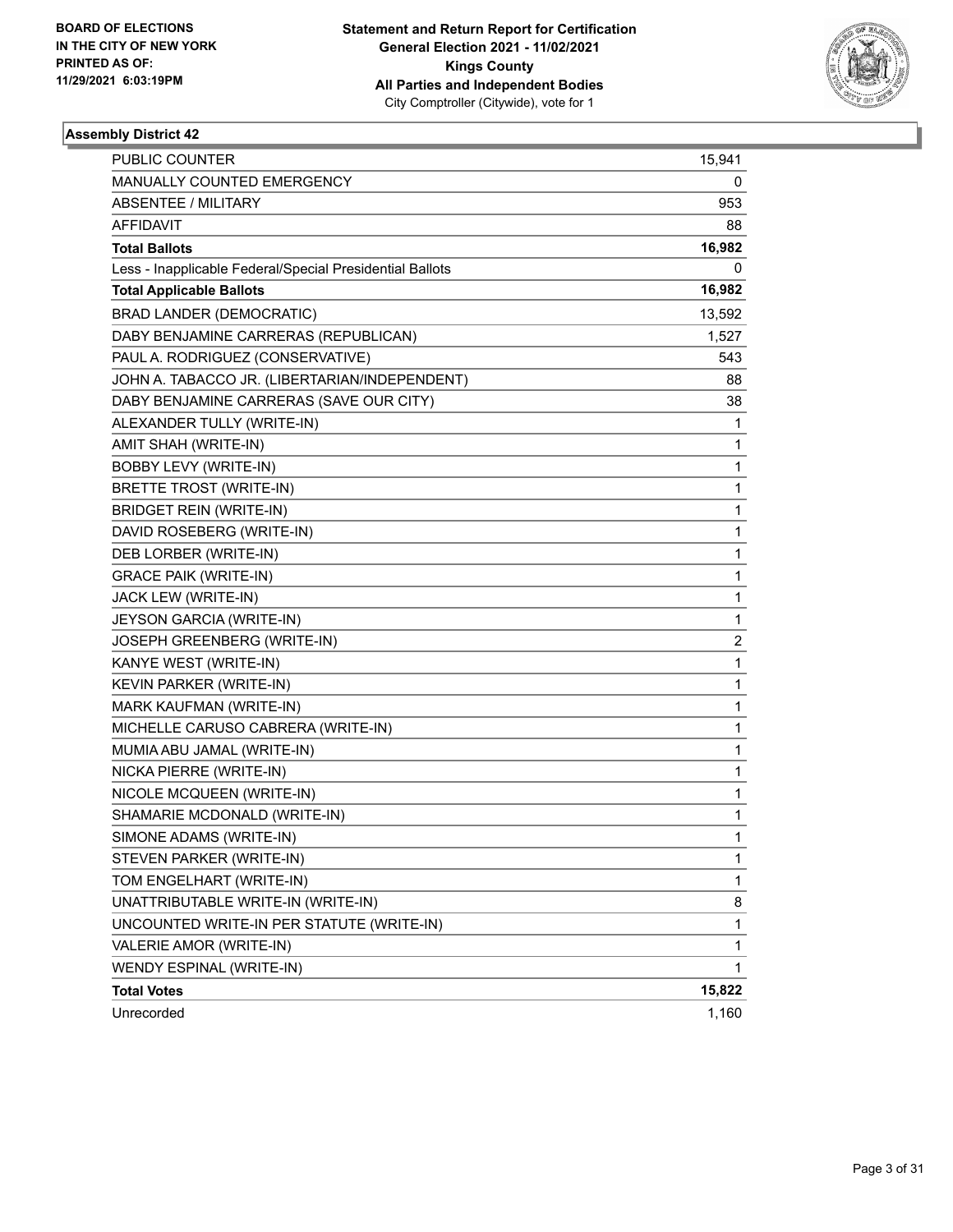

| <b>PUBLIC COUNTER</b>                                    | 18,497           |
|----------------------------------------------------------|------------------|
| <b>MANUALLY COUNTED EMERGENCY</b>                        | 0                |
| ABSENTEE / MILITARY                                      | 1,043            |
| <b>AFFIDAVIT</b>                                         | 130              |
| <b>Total Ballots</b>                                     | 19,670           |
| Less - Inapplicable Federal/Special Presidential Ballots | 0                |
| <b>Total Applicable Ballots</b>                          | 19,670           |
| <b>BRAD LANDER (DEMOCRATIC)</b>                          | 16,789           |
| DABY BENJAMINE CARRERAS (REPUBLICAN)                     | 1,194            |
| PAUL A. RODRIGUEZ (CONSERVATIVE)                         | 444              |
| JOHN A. TABACCO JR. (LIBERTARIAN/INDEPENDENT)            | 120              |
| DABY BENJAMINE CARRERAS (SAVE OUR CITY)                  | 70               |
| <b>BEN SHAPIRO (WRITE-IN)</b>                            | 1                |
| COREY JOHNSON (WRITE-IN)                                 | 1                |
| ELAIE JOSEPH (WRITE-IN)                                  | 1                |
| IGENIE F. HARRIS BLENMAN (WRITE-IN)                      | 1                |
| KEVIN PARKER (WRITE-IN)                                  | 1                |
| KIRBY DOSE (WRITE-IN)                                    | 1                |
| LIZ KRUEGER (WRITE-IN)                                   | $\boldsymbol{2}$ |
| MASHY GOLDBERG (WRITE-IN)                                | 1                |
| MOSHE MEKIE KRISBERG (WRITE-IN)                          | 1                |
| RESHEMA PATEL (WRITE-IN)                                 | 1                |
| RESHMA PATEL (WRITE-IN)                                  | 1                |
| SHOLOM D KIRSH (WRITE-IN)                                | 1                |
| UNATTRIBUTABLE WRITE-IN (WRITE-IN)                       | 6                |
| UNCOUNTED WRITE-IN PER STATUTE (WRITE-IN)                | 1                |
| YOSEF KIRSH (WRITE-IN)                                   | 1                |
| <b>Total Votes</b>                                       | 18,638           |
| Unrecorded                                               | 1,032            |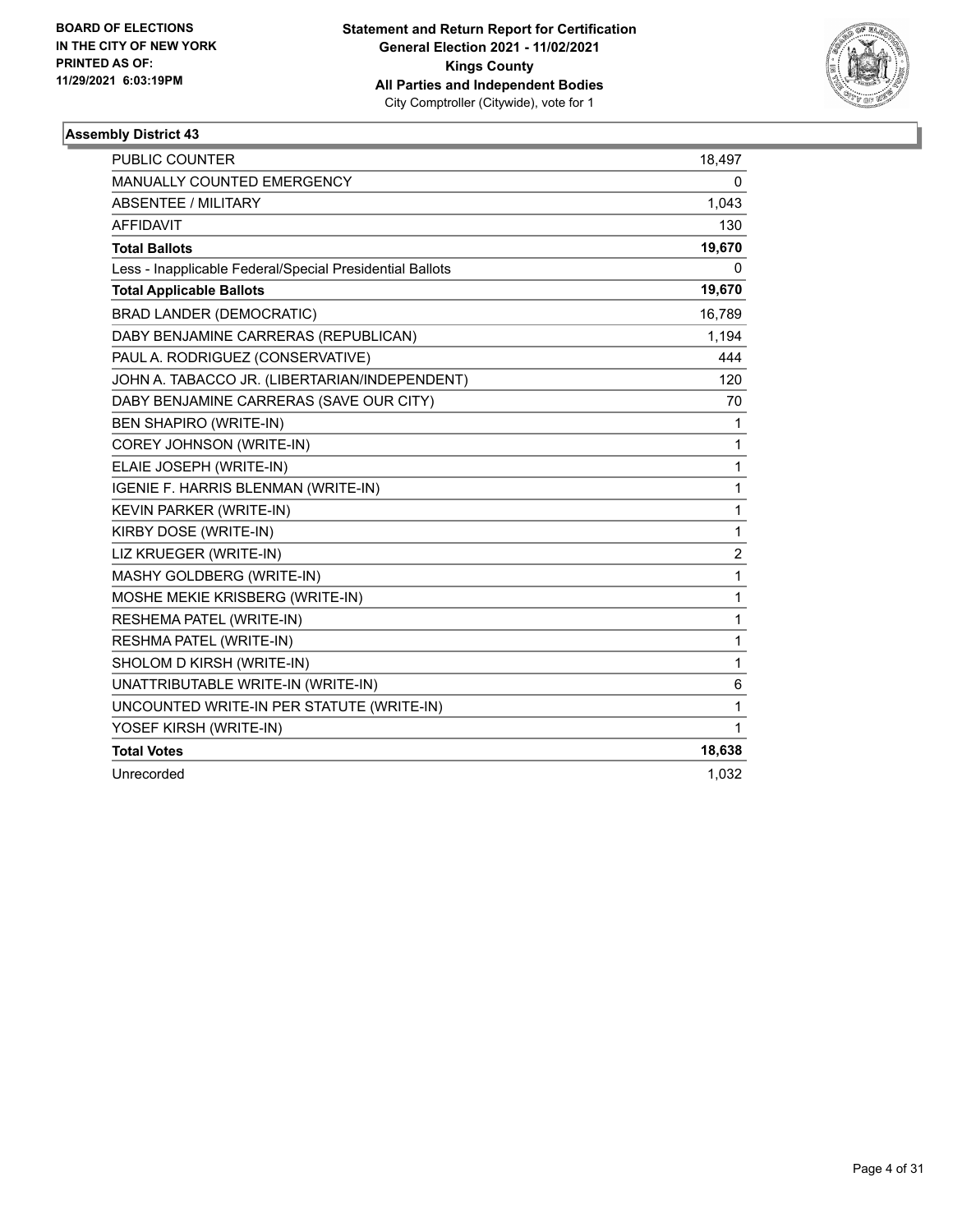

| PUBLIC COUNTER                                           | 21,427 |
|----------------------------------------------------------|--------|
| MANUALLY COUNTED EMERGENCY                               | 1      |
| ABSENTEE / MILITARY                                      | 1,126  |
| <b>AFFIDAVIT</b>                                         | 202    |
| <b>Total Ballots</b>                                     | 22,756 |
| Less - Inapplicable Federal/Special Presidential Ballots | 0      |
| <b>Total Applicable Ballots</b>                          | 22,756 |
| <b>BRAD LANDER (DEMOCRATIC)</b>                          | 17,450 |
| DABY BENJAMINE CARRERAS (REPUBLICAN)                     | 3,077  |
| PAUL A. RODRIGUEZ (CONSERVATIVE)                         | 978    |
| JOHN A. TABACCO JR. (LIBERTARIAN/INDEPENDENT)            | 239    |
| DABY BENJAMINE CARRERAS (SAVE OUR CITY)                  | 72     |
| ANDREW YANG (WRITE-IN)                                   | 1      |
| BARUCH SHEOMAR (WRITE-IN)                                | 1      |
| BERNIE MADOFF (WRITE-IN)                                 | 1      |
| BESATUL ISIAM (WRITE-IN)                                 | 1      |
| <b>BRUCE DICKSTEIN (WRITE-IN)</b>                        | 2      |
| CAREY JOHNSON (WRITE-IN)                                 | 1      |
| COREY JOHNSON (WRITE-IN)                                 | 1      |
| COREY STRINGER (WRITE-IN)                                | 1      |
| CURTIS SLIWA (WRITE-IN)                                  | 1      |
| DARREN GOLDNER (WRITE-IN)                                | 1      |
| DARYA A.COWAN (WRITE-IN)                                 | 1      |
| DONALD J TRUMP (WRITE-IN)                                | 1      |
| ELI WOLFHAGEN (WRITE-IN)                                 | 1      |
| ELIOT SPITZER (WRITE-IN)                                 | 1      |
| JACOB DE GROM (WRITE-IN)                                 | 1      |
| JOE CHAN (WRITE-IN)                                      | 1      |
| JOSH SKALLER (WRITE-IN)                                  | 1      |
| KALMAN YEGER (WRITE-IN)                                  | 1      |
| KATHRYN S.KRASE (WRITE-IN)                               | 1      |
| KEVIN PARKER (WRITE-IN)                                  | 2      |
| LOUIS CRESPO (WRITE-IN)                                  | 1      |
| MICHELE CARUSO CABRERA (WRITE-IN)                        | 1      |
| MICHELLE CANSO CABRERA (WRITE-IN)                        | 1      |
| MICHELLE CARUSO CABRERA (WRITE-IN)                       | 7      |
| MIRIAM REISS (WRITE-IN)                                  | 1      |
| MULKIN CHILL (WRITE-IN)                                  | 1      |
| PETER AUSTERN (WRITE-IN)                                 | 1      |
| SAL ALBANESE (WRITE-IN)                                  | 1      |
| SAMUEL ISAC NOVIKOV (WRITE-IN)                           | 1      |
| SAMUEL LOWENTHAL (WRITE-IN)                              | 1      |
| SCOTT STRINGER (WRITE-IN)                                | 4      |
| SHAWN CAMPBELL (WRITE-IN)                                | 1      |
| SHLOMO KISS (WRITE-IN)                                   | 1      |
| SIMCHA FELDER (WRITE-IN)                                 | 1      |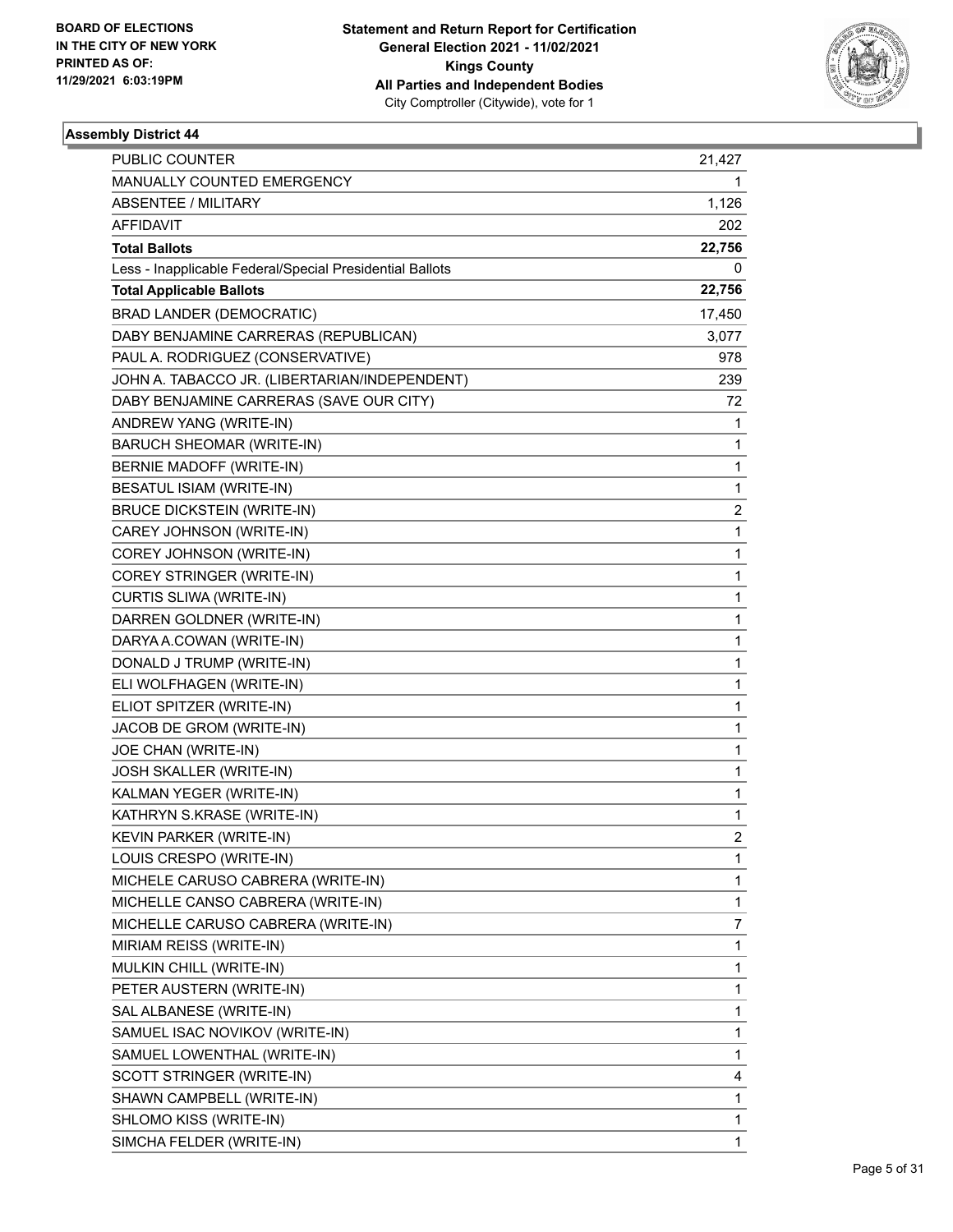

| TED CRUZ (WRITE-IN)                |        |
|------------------------------------|--------|
| THEA FENICHEL (WRITE-IN)           |        |
| TIPPI F. SMITH (WRITE-IN)          |        |
| TOTTY SHUTA (WRITE-IN)             |        |
| UNATTRIBUTABLE WRITE-IN (WRITE-IN) | 21     |
| WAYNE MURATORE (WRITE-IN)          |        |
| WAYNE T. MURATORE (WRITE-IN)       |        |
| WILLIAM STASIULATIS (WRITE-IN)     |        |
| YANG ANDREW (WRITE-IN)             |        |
| <b>Total Votes</b>                 | 21,890 |
| Unrecorded                         | 866    |

| <b>PUBLIC COUNTER</b>                                    | 12,692         |
|----------------------------------------------------------|----------------|
| MANUALLY COUNTED EMERGENCY                               | 0              |
| <b>ABSENTEE / MILITARY</b>                               | 787            |
| <b>AFFIDAVIT</b>                                         | 79             |
| <b>Total Ballots</b>                                     | 13,558         |
| Less - Inapplicable Federal/Special Presidential Ballots | 0              |
| <b>Total Applicable Ballots</b>                          | 13,558         |
| <b>BRAD LANDER (DEMOCRATIC)</b>                          | 3,873          |
| DABY BENJAMINE CARRERAS (REPUBLICAN)                     | 7,132          |
| PAUL A. RODRIGUEZ (CONSERVATIVE)                         | 969            |
| JOHN A. TABACCO JR. (LIBERTARIAN/INDEPENDENT)            | 171            |
| DABY BENJAMINE CARRERAS (SAVE OUR CITY)                  | 53             |
| AVIGDOR KITEVITS (WRITE-IN)                              | 1              |
| <b>BRIGET REIN (WRITE-IN)</b>                            | $\mathbf{1}$   |
| COREY JOHNSON (WRITE-IN)                                 | $\mathbf{1}$   |
| EDWARD MISHAN (WRITE-IN)                                 | $\mathbf{1}$   |
| ERCAN NURI AYBASTI (WRITE-IN)                            | $\mathbf{1}$   |
| KALMAN YEGER (WRITE-IN)                                  | $\overline{c}$ |
| LENNY MARKH (WRITE-IN)                                   | $\overline{c}$ |
| MARIYA MARKH (WRITE-IN)                                  | $\mathbf{1}$   |
| MARK SHLOMO (WRITE-IN)                                   | 1              |
| <b>MARTIN KAHAN (WRITE-IN)</b>                           | 1              |
| MICHELLE CARRUSO CABERA (WRITE-IN)                       | 1              |
| MICHELLE CARUSO CABRERA (WRITE-IN)                       | 1              |
| MICHELLE CARUSO-COBERA (WRITE-IN)                        | 1              |
| MOLLY COHEN (WRITE-IN)                                   | 1              |
| NAOMI LEHNER (WRITE-IN)                                  | $\mathbf{1}$   |
| UNATTRIBUTABLE WRITE-IN (WRITE-IN)                       | 8              |
| <b>Total Votes</b>                                       | 12,223         |
| Unrecorded                                               | 1,335          |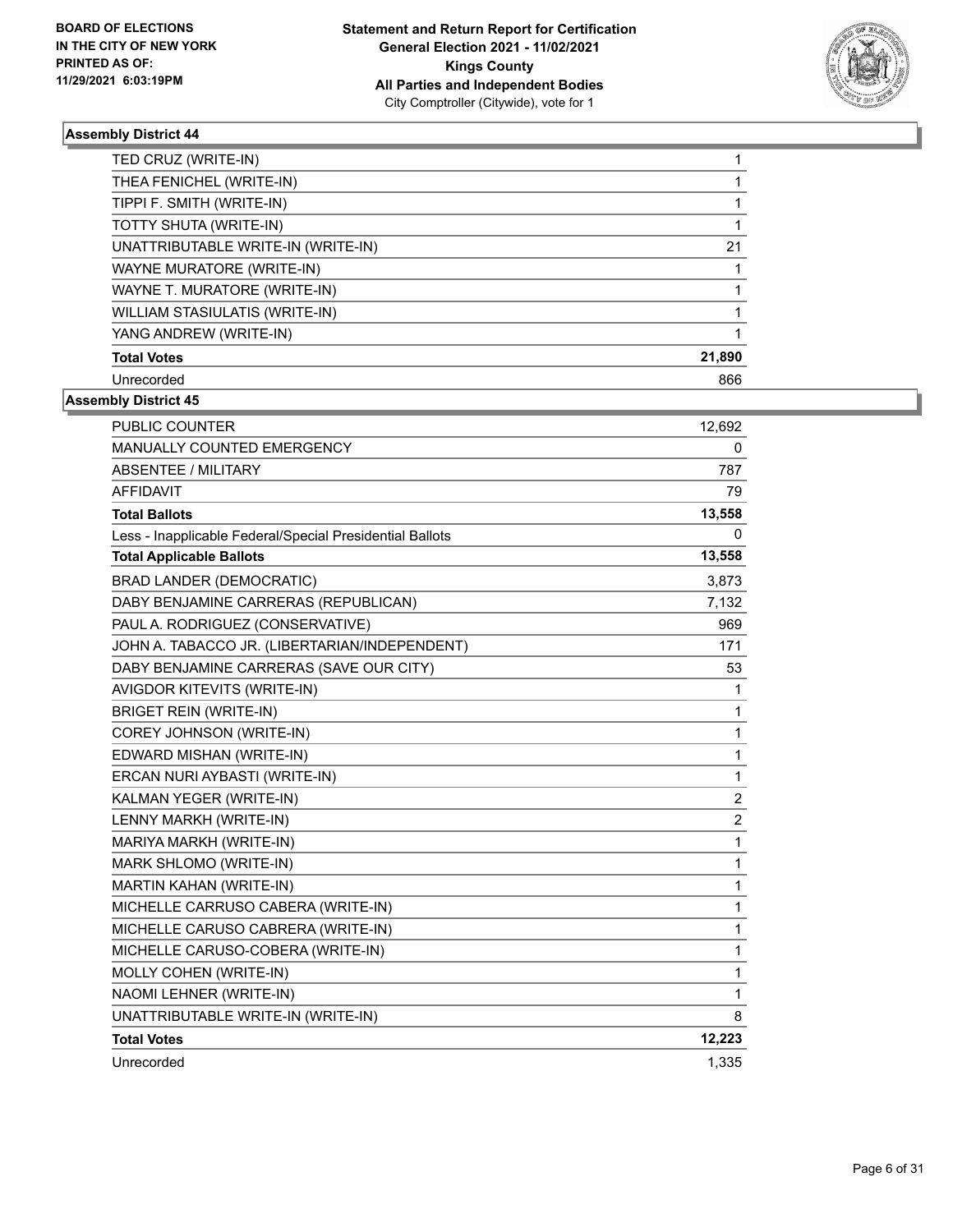

| PUBLIC COUNTER                                           | 19,198         |
|----------------------------------------------------------|----------------|
| MANUALLY COUNTED EMERGENCY                               | 0              |
| ABSENTEE / MILITARY                                      | 1,186          |
| AFFIDAVIT                                                | 132            |
| <b>Total Ballots</b>                                     | 20,516         |
| Less - Inapplicable Federal/Special Presidential Ballots | 0              |
| <b>Total Applicable Ballots</b>                          | 20,516         |
| <b>BRAD LANDER (DEMOCRATIC)</b>                          | 8,273          |
| DABY BENJAMINE CARRERAS (REPUBLICAN)                     | 8,646          |
| PAUL A. RODRIGUEZ (CONSERVATIVE)                         | 1,435          |
| JOHN A. TABACCO JR. (LIBERTARIAN/INDEPENDENT)            | 318            |
| DABY BENJAMINE CARRERAS (SAVE OUR CITY)                  | 66             |
| BREANNA THOMPSON (WRITE-IN)                              | 1              |
| CHARLES MATGOMERY BURNS (WRITE-IN)                       | 1              |
| COREY JOHNSON (WRITE-IN)                                 | $\overline{c}$ |
| DONALD TRUMP (WRITE-IN)                                  | $\mathbf{1}$   |
| EDWARD GARCIA (WRITE-IN)                                 | $\mathbf{1}$   |
| KING ASA (WRITE-IN)                                      | $\mathbf{1}$   |
| LENNY MARKH (WRITE-IN)                                   | $\mathbf{1}$   |
| LUCRETIA POTTER (WRITE-IN)                               | $\mathbf{1}$   |
| MARSHALL MATHERS (WRITE-IN)                              | $\mathbf{1}$   |
| MICHAEL EMPERUR (WRITE-IN)                               | $\mathbf{1}$   |
| MICHELLE CAROSO-CABRERA (WRITE-IN)                       | $\mathbf{1}$   |
| MICHELLE CARUSO CABRERA (WRITE-IN)                       | 3              |
| MIKE YEADON (WRITE-IN)                                   | $\mathbf{1}$   |
| NORMA LAWRENCE (WRITE-IN)                                | $\mathbf{1}$   |
| THOMAS A ZMUDA (WRITE-IN)                                | $\mathbf{1}$   |
| UNATTRIBUTABLE WRITE-IN (WRITE-IN)                       | 8              |
| VERONICA LUPO (WRITE-IN)                                 | $\mathbf{1}$   |
| <b>VINCENT GENTILE (WRITE-IN)</b>                        | 1              |
| WATSON VARUERIS (WRITE-IN)                               | 1              |
| <b>Total Votes</b>                                       | 18,767         |
| Unrecorded                                               | 1,749          |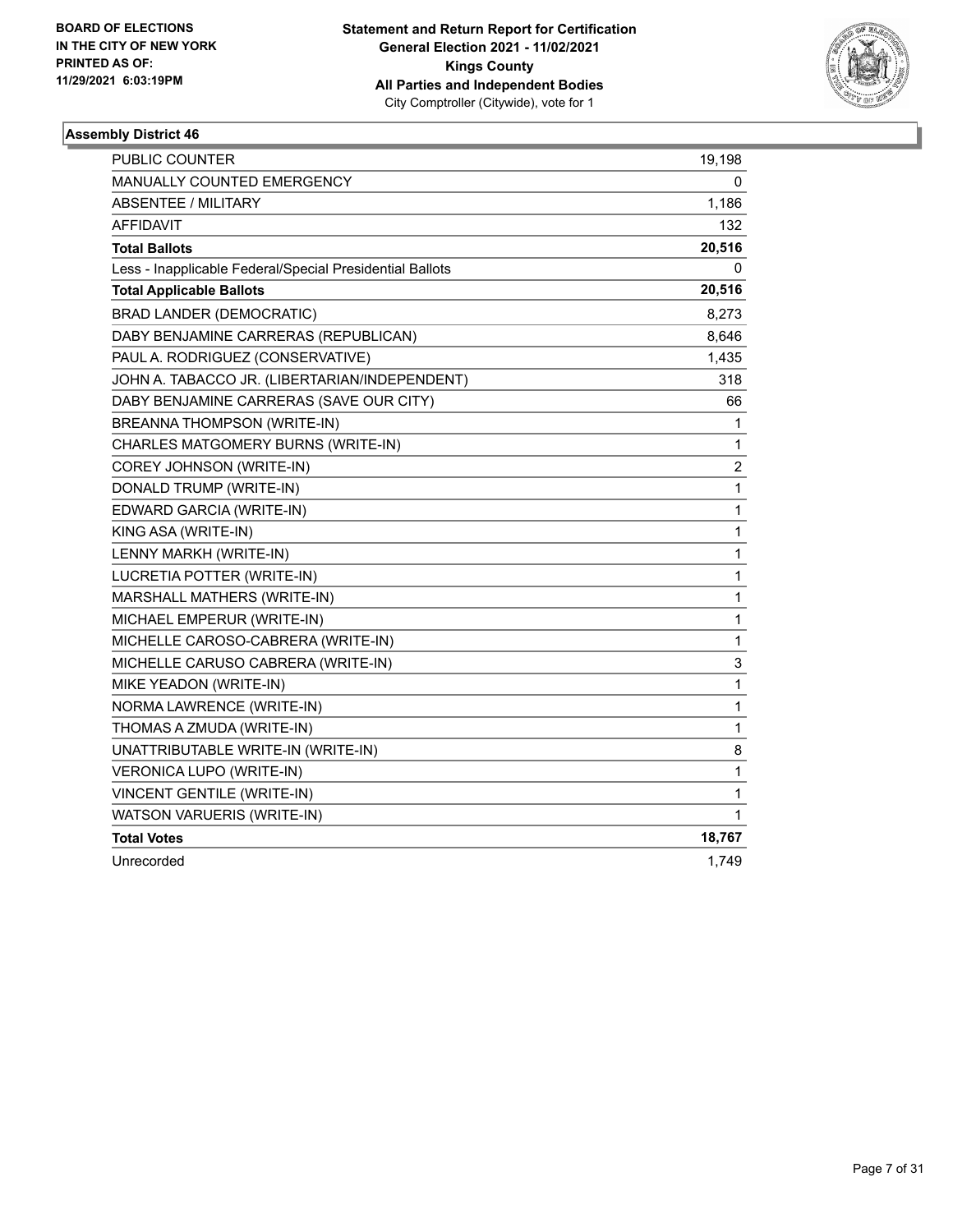

| <b>PUBLIC COUNTER</b>                                    | 10,459         |
|----------------------------------------------------------|----------------|
| <b>MANUALLY COUNTED EMERGENCY</b>                        | 0              |
| <b>ABSENTEE / MILITARY</b>                               | 712            |
| <b>AFFIDAVIT</b>                                         | 58             |
| <b>Total Ballots</b>                                     | 11,229         |
| Less - Inapplicable Federal/Special Presidential Ballots | 0              |
| <b>Total Applicable Ballots</b>                          | 11,229         |
| <b>BRAD LANDER (DEMOCRATIC)</b>                          | 4,065          |
| DABY BENJAMINE CARRERAS (REPUBLICAN)                     | 5,164          |
| PAUL A. RODRIGUEZ (CONSERVATIVE)                         | 806            |
| JOHN A. TABACCO JR. (LIBERTARIAN/INDEPENDENT)            | 227            |
| DABY BENJAMINE CARRERAS (SAVE OUR CITY)                  | 47             |
| DAVID WEPRIN (WRITE-IN)                                  | 1              |
| JOE BRANDON (WRITE-IN)                                   | 1              |
| MICHELLE CARUSO CABRERA (WRITE-IN)                       | 1              |
| MICHELLE CARUSO- CABRERA (WRITE-IN)                      | 1              |
| MICHELLE CARUSO-CABRERA (WRITE-IN)                       | 1              |
| RON DESANTIS (WRITE-IN)                                  | 1              |
| STEVEN H. RICHMAN (WRITE-IN)                             | $\overline{2}$ |
| UNATTRIBUTABLE WRITE-IN (WRITE-IN)                       | 3              |
| VULLNET VELIU (WRITE-IN)                                 | 1              |
| <b>Total Votes</b>                                       | 10,321         |
| Unrecorded                                               | 908            |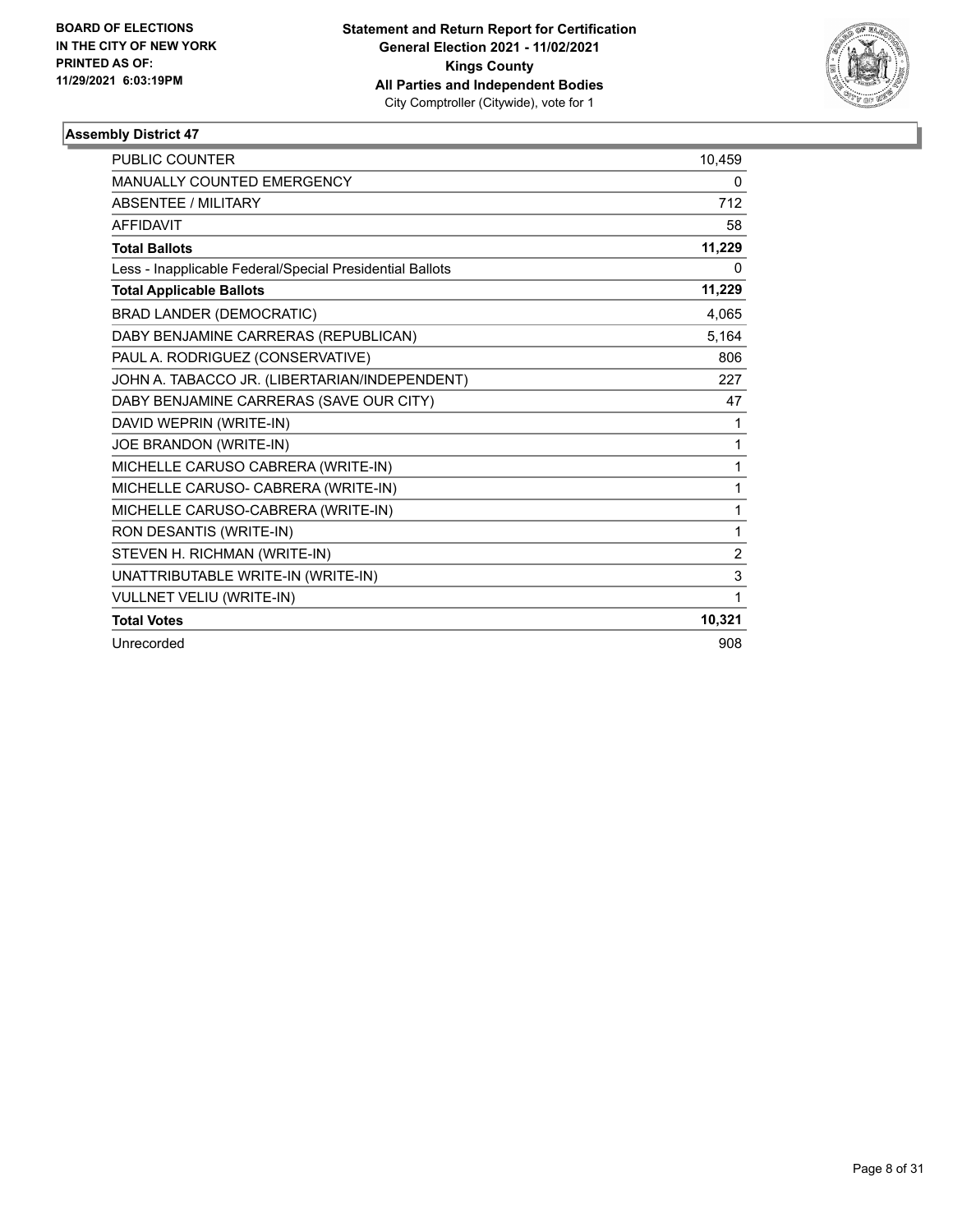

| PUBLIC COUNTER                                           | 11,155       |
|----------------------------------------------------------|--------------|
| MANUALLY COUNTED EMERGENCY                               | 1            |
| <b>ABSENTEE / MILITARY</b>                               | 474          |
| AFFIDAVIT                                                | 52           |
| <b>Total Ballots</b>                                     | 11,682       |
| Less - Inapplicable Federal/Special Presidential Ballots | 0            |
| <b>Total Applicable Ballots</b>                          | 11,682       |
| <b>BRAD LANDER (DEMOCRATIC)</b>                          | 3,381        |
| DABY BENJAMINE CARRERAS (REPUBLICAN)                     | 5,091        |
| PAUL A. RODRIGUEZ (CONSERVATIVE)                         | 1,242        |
| JOHN A. TABACCO JR. (LIBERTARIAN/INDEPENDENT)            | 103          |
| DABY BENJAMINE CARRERAS (SAVE OUR CITY)                  | 44           |
| AKIVA LICHTMAN CPA (WRITE-IN)                            | 1            |
| ARIGDOR MILLER (WRITE-IN)                                | 1            |
| BENTLEY WEINFELD (WRITE-IN)                              | 1            |
| BRYAN LOUIE (WRITE-IN)                                   | 1            |
| COREY JOHNSON (WRITE-IN)                                 | 1            |
| DAVID WEPRIN (WRITE-IN)                                  | 1            |
| DONALD J TRUMP (WRITE-IN)                                | 2            |
| DONALD TRUMP (WRITE-IN)                                  | 3            |
| EARLE WEPRIN (WRITE-IN)                                  | 1            |
| EFRAIN GROSS (WRITE-IN)                                  | 1            |
| FRIMET BRECHER (WRITE-IN)                                | 1            |
| GAIL ROSENBLOOM (WRITE-IN)                               | 1            |
| HERSHEY TISCHLER (WRITE-IN)                              | 1            |
| HESHY TISCHLER (WRITE-IN)                                | 1            |
| IAN D. GIRSHEK (WRITE-IN)                                | 1            |
| INNA VERNIKOV (WRITE-IN)                                 | 3            |
| ISAAC KNOBLOCH (WRITE-IN)                                | 1            |
| ISRAEL LICHE (WRITE-IN)                                  | 1            |
| JOEL REISMAN (WRITE-IN)                                  | 1            |
| JOSEPH PERLMUTTA (WRITE-IN)                              | $\mathbf{1}$ |
| <b>JOSEPH RUTTNER (WRITE-IN)</b>                         | 1            |
| JOSEPH SPREI (WRITE-IN)                                  | 1            |
| LEAH SCHNEID (WRITE-IN)                                  | 1            |
| MARIA MARKM (WRITE-IN)                                   | 1            |
| MENDEL MASHIECH (WRITE-IN)                               | 1            |
| MICHELE CARUSO CARERRA (WRITE-IN)                        | 1            |
| <b>MOSES FREIER (WRITE-IN)</b>                           | 1            |
| MOSHE KRAMER (WRITE-IN)                                  | 1            |
| NAFTULI REINER (WRITE-IN)                                | 1            |
| NEAL ADELSTEIN (WRITE-IN)                                | 1            |
| NOSSON TZVI ELY (WRITE-IN)                               | 1            |
| RACHEL GRUEN (WRITE-IN)                                  | 1            |
| RACHEL LANDSBERG (WRITE-IN)                              | 1            |
| REB SHAUL ALTER (WRITE-IN)                               | 1            |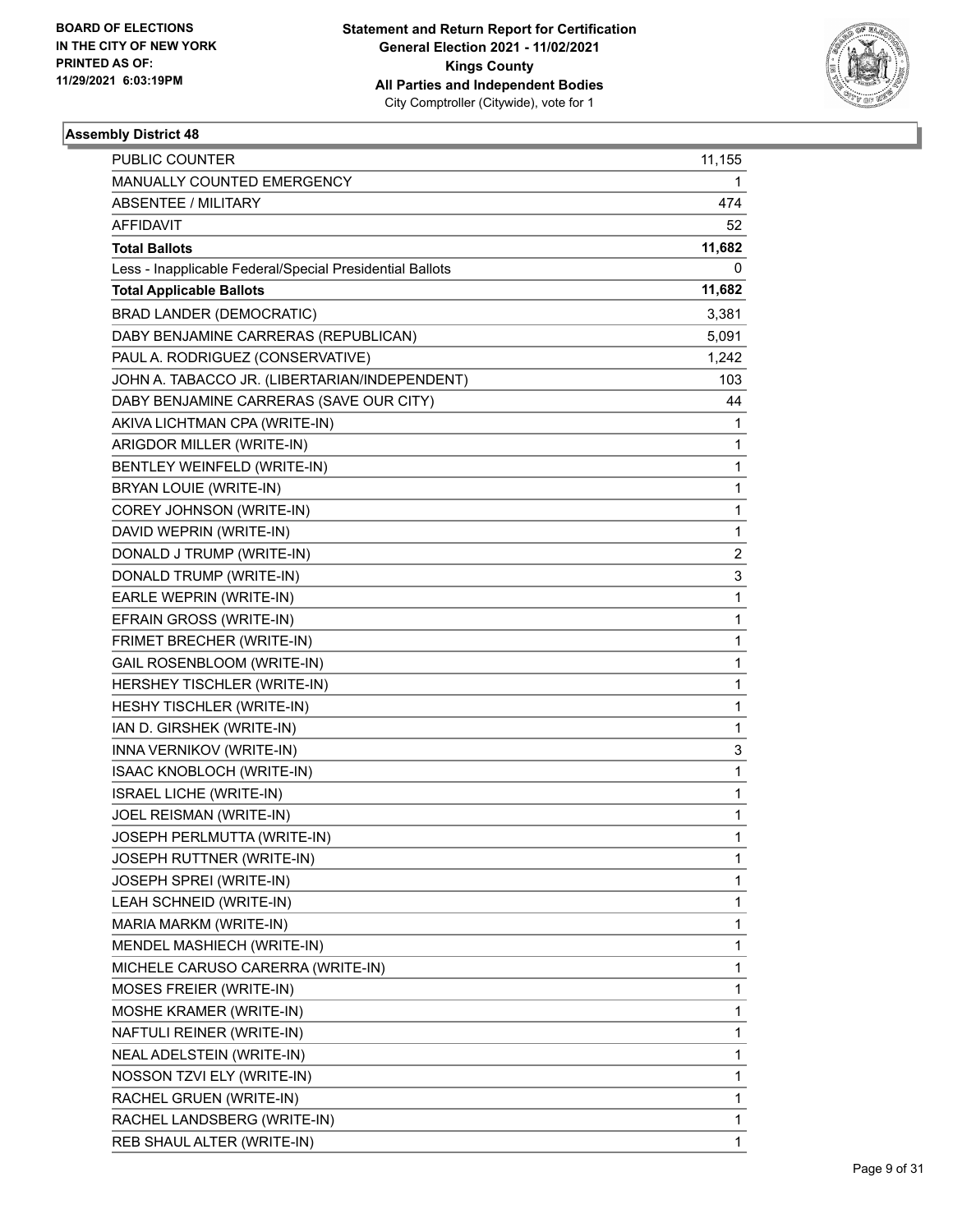

| SENDER YIDOWITZ (WRITE-IN)         |       |
|------------------------------------|-------|
| SHANEREL GYMNIC (WRITE-IN)         |       |
| SHLOMO FRIEDMAN (WRITE-IN)         |       |
| SHMIEL ERNSTER (WRITE-IN)          |       |
| SIMCHA EICHENSTEIN (WRITE-IN)      |       |
| UNATTRIBUTABLE WRITE-IN (WRITE-IN) | 24    |
| YERUCHOM KLEIN (WRITE-IN)          |       |
| YISROEL BLUM (WRITE-IN)            |       |
| <b>Total Votes</b>                 | 9,931 |
| Unrecorded                         | 1.751 |

| <b>PUBLIC COUNTER</b>                                    | 8,565 |
|----------------------------------------------------------|-------|
| <b>MANUALLY COUNTED EMERGENCY</b>                        | 2     |
| <b>ABSENTEE / MILITARY</b>                               | 592   |
| <b>AFFIDAVIT</b>                                         | 60    |
| <b>Total Ballots</b>                                     | 9,219 |
| Less - Inapplicable Federal/Special Presidential Ballots | 0     |
| <b>Total Applicable Ballots</b>                          | 9,219 |
| <b>BRAD LANDER (DEMOCRATIC)</b>                          | 3,425 |
| DABY BENJAMINE CARRERAS (REPUBLICAN)                     | 4,136 |
| PAUL A. RODRIGUEZ (CONSERVATIVE)                         | 688   |
| JOHN A. TABACCO JR. (LIBERTARIAN/INDEPENDENT)            | 166   |
| DABY BENJAMINE CARRERAS (SAVE OUR CITY)                  | 41    |
| CHARLES HAEUSSLER (WRITE-IN)                             | 1     |
| ELI MANNING (WRITE-IN)                                   | 1     |
| JEFF SMITH (WRITE-IN)                                    | 1     |
| MATT CHRISTMAN (WRITE-IN)                                | 1     |
| MICHELLE CARUSO-CABRENA (WRITE-IN)                       | 1     |
| MICHELLE CARUSO-CABRERA (WRITE-IN)                       | 1     |
| UNATTRIBUTABLE WRITE-IN (WRITE-IN)                       | 7     |
| VILMA A REINHARDT (WRITE-IN)                             | 1     |
| <b>Total Votes</b>                                       | 8,470 |
| Unrecorded                                               | 749   |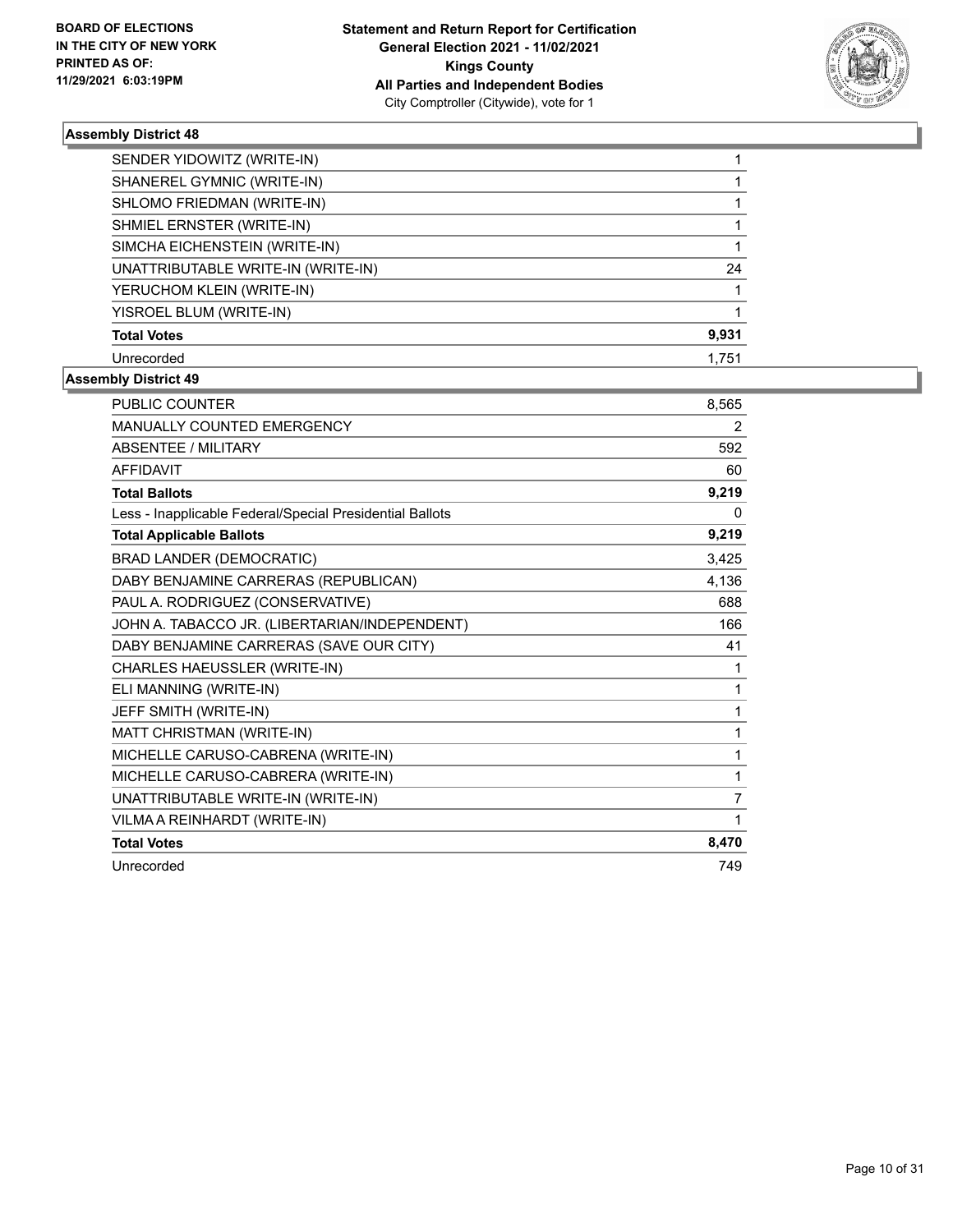

| <b>PUBLIC COUNTER</b>                                    | 14,567 |
|----------------------------------------------------------|--------|
| <b>MANUALLY COUNTED EMERGENCY</b>                        | 0      |
| <b>ABSENTEE / MILITARY</b>                               | 738    |
| AFFIDAVIT                                                | 157    |
| <b>Total Ballots</b>                                     | 15,462 |
| Less - Inapplicable Federal/Special Presidential Ballots | 0      |
| <b>Total Applicable Ballots</b>                          | 15,462 |
| <b>BRAD LANDER (DEMOCRATIC)</b>                          | 11,453 |
| DABY BENJAMINE CARRERAS (REPUBLICAN)                     | 2,225  |
| PAUL A. RODRIGUEZ (CONSERVATIVE)                         | 573    |
| JOHN A. TABACCO JR. (LIBERTARIAN/INDEPENDENT)            | 173    |
| DABY BENJAMINE CARRERAS (SAVE OUR CITY)                  | 48     |
| ASHER TRAM JIMENEZ (WRITE-IN)                            | 1      |
| CAROLINE PASTER (WRITE-IN)                               | 1      |
| CHRISTOPHER HAYNES (WRITE-IN)                            | 1      |
| COREY JOHNSON (WRITE-IN)                                 | 1      |
| DAVIS NIDERMAN (WRITE-IN)                                | 1      |
| DOV HIKIND (WRITE-IN)                                    | 1      |
| <b>GEORGE SEMPEPOS (WRITE-IN)</b>                        | 1      |
| <b>GEROGE PATAKI (WRITE-IN)</b>                          | 1      |
| GITTY GREENFELD (WRITE-IN)                               | 1      |
| JAMIE ANJOIGE (WRITE-IN)                                 | 1      |
| JOANNE SIMOA (WRITE-IN)                                  | 1      |
| JOEL BERKOWITZ (WRITE-IN)                                | 1      |
| KYRIE IRVING (WRITE-IN)                                  | 1      |
| LAURIE RISI HOFFMANN (WRITE-IN)                          | 1      |
| MICHAEL STARKEY (WRITE-IN)                               | 1      |
| MICHELLE CAOMER (WRITE-IN)                               | 1      |
| PESSY WEBBER (WRITE-IN)                                  | 1      |
| RITA PASSAREL (WRITE-IN)                                 | 1      |
| SANDY NURSE (WRITE-IN)                                   | 1      |
| SEBASTIANO N.RUSSO (WRITE-IN)                            | 1      |
| SHUIEM WIEDER (WRITE-IN)                                 | 1      |
| UNATTRIBUTABLE WRITE-IN (WRITE-IN)                       | 38     |
| <b>Total Votes</b>                                       | 14,531 |
| Unrecorded                                               | 931    |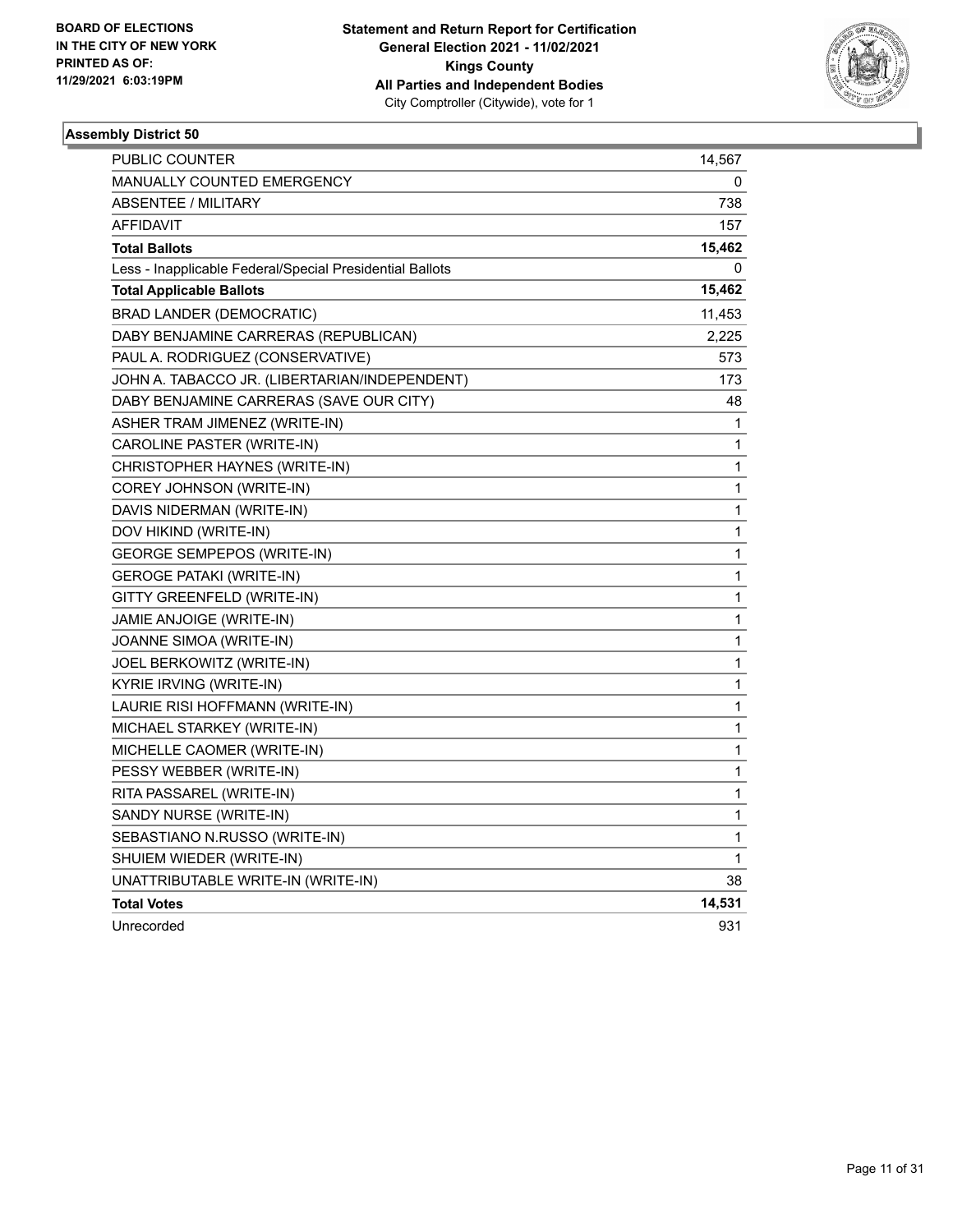

| PUBLIC COUNTER                                           | 11,706       |
|----------------------------------------------------------|--------------|
| MANUALLY COUNTED EMERGENCY                               | 0            |
| <b>ABSENTEE / MILITARY</b>                               | 532          |
| <b>AFFIDAVIT</b>                                         | 97           |
| <b>Total Ballots</b>                                     | 12,335       |
| Less - Inapplicable Federal/Special Presidential Ballots | <sup>0</sup> |
| <b>Total Applicable Ballots</b>                          | 12,335       |
| <b>BRAD LANDER (DEMOCRATIC)</b>                          | 8,552        |
| DABY BENJAMINE CARRERAS (REPUBLICAN)                     | 2,056        |
| PAUL A. RODRIGUEZ (CONSERVATIVE)                         | 689          |
| JOHN A. TABACCO JR. (LIBERTARIAN/INDEPENDENT)            | 160          |
| DABY BENJAMINE CARRERAS (SAVE OUR CITY)                  | 56           |
| ABE BEANE (WRITE-IN)                                     | 1            |
| COREY JOHNSON (WRITE-IN)                                 | 1            |
| <b>CURTIS SLIWA (WRITE-IN)</b>                           | 1            |
| DAYUA SOLOMON (WRITE-IN)                                 | $\mathbf{1}$ |
| FELIX A. ORTIZ (WRITE-IN)                                | 1            |
| JAN POHORLESKY (WRITE-IN)                                | 1            |
| <b>KYRIE IRVING (WRITE-IN)</b>                           | 1            |
| LOUIS ROSSMANN (WRITE-IN)                                | 1            |
| <b>MARTIN BISSI (WRITE-IN)</b>                           | 1            |
| MEIR FOGEL (WRITE-IN)                                    | 1            |
| SYDNEY SOLOMON (WRITE-IN)                                | 1            |
| UNATTRIBUTABLE WRITE-IN (WRITE-IN)                       | 10           |
| ZACK ISCHOL (WRITE-IN)                                   | 1            |
| <b>Total Votes</b>                                       | 11,535       |
| Unrecorded                                               | 800          |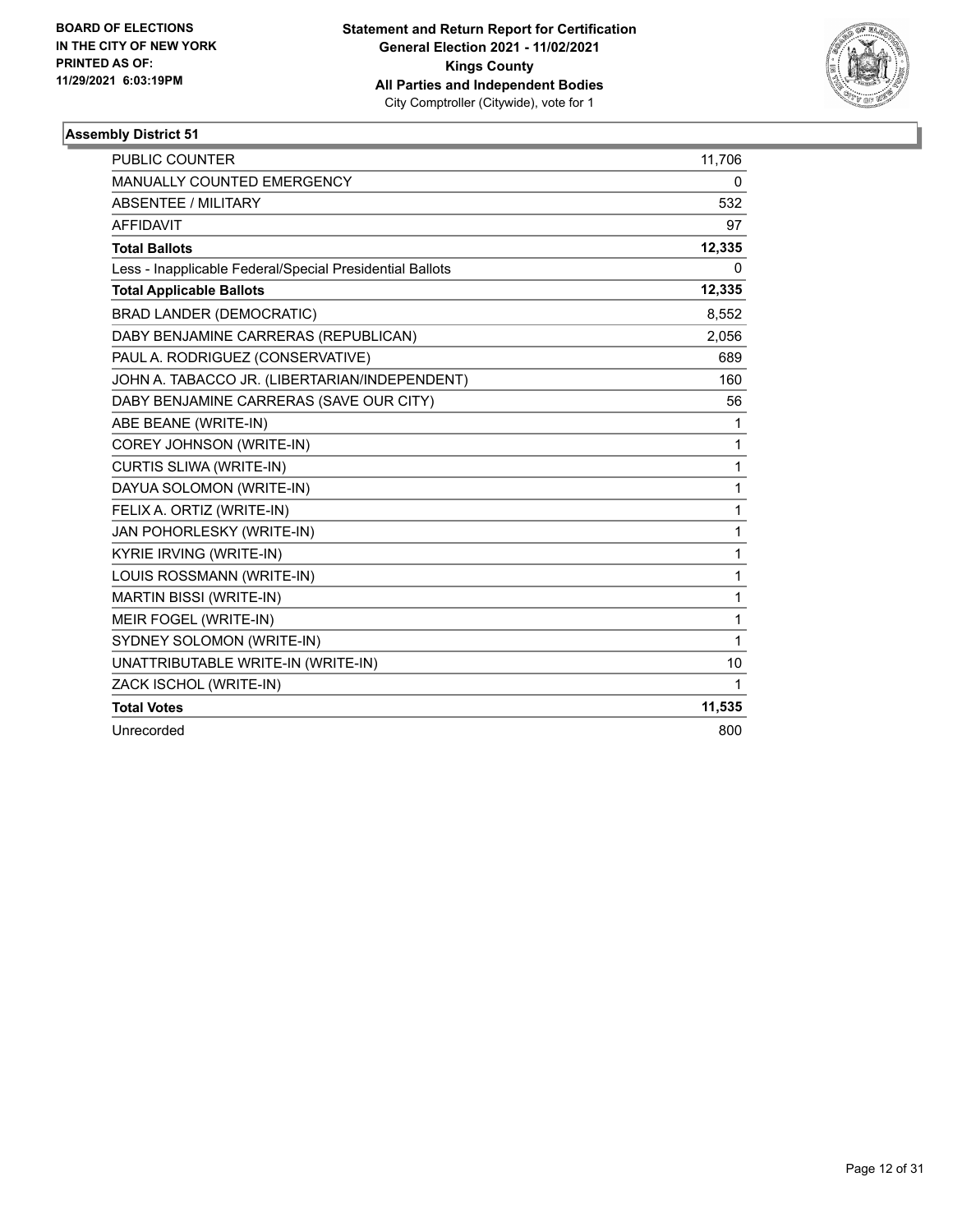

| PUBLIC COUNTER                                           | 31,316         |
|----------------------------------------------------------|----------------|
| MANUALLY COUNTED EMERGENCY                               | 1              |
| <b>ABSENTEE / MILITARY</b>                               | 2,163          |
| AFFIDAVIT                                                | 343            |
| <b>Total Ballots</b>                                     | 33,823         |
| Less - Inapplicable Federal/Special Presidential Ballots | 0              |
| <b>Total Applicable Ballots</b>                          | 33,823         |
| <b>BRAD LANDER (DEMOCRATIC)</b>                          | 29,544         |
| DABY BENJAMINE CARRERAS (REPUBLICAN)                     | 2,140          |
| PAUL A. RODRIGUEZ (CONSERVATIVE)                         | 719            |
| JOHN A. TABACCO JR. (LIBERTARIAN/INDEPENDENT)            | 370            |
| DABY BENJAMINE CARRERAS (SAVE OUR CITY)                  | 117            |
| ALEXANDER GLEASON (WRITE-IN)                             | 1              |
| ANDREW AKASON (WRITE-IN)                                 | 1              |
| BARBARA UNDERWOOD (WRITE-IN)                             | 1              |
| BEN ZION PANUSH (WRITE-IN)                               | 1              |
| BERNIE SANDERS (WRITE-IN)                                | 1              |
| <b>BRAD VOGEL (WRITE-IN)</b>                             | 1              |
| BRIAN ALEPORT (WRITE-IN)                                 | 1              |
| BRIAN BENJAMIN (WRITE-IN)                                | 1              |
| CHARLOTTE REICH (WRITE-IN)                               | 1              |
| COREY JOHNSON (WRITE-IN)                                 | 5              |
| CORY JOHNSON (WRITE-IN)                                  | 1              |
| DAVID ABRAMSON (WRITE-IN)                                | 1              |
| DAVID WEPRIN (WRITE-IN)                                  | 1              |
| DENISE JOHNSON (WRITE-IN)                                | 1              |
| ERNEST BRANDT (WRITE-IN)                                 | 1              |
| <b>GRACE LEE (WRITE-IN)</b>                              | 1              |
| JACK MARGOLIS (WRITE-IN)                                 | 1              |
| JEFF LODGE (WRITE-IN)                                    | 1              |
| JENNIFER FARRELLY (WRITE-IN)                             | 1              |
| JONATHAN BRECHT (WRITE-IN)                               | 1              |
| JONATHAN HENRY HATCH (WRITE-IN)                          | 1              |
| JOSHUA FEUER (WRITE-IN)                                  | 1              |
| JUMANNE WILLIAMS (WRITE-IN)                              | 1              |
| <b>JUSTIN TREIGG (WRITE-IN)</b>                          | 1              |
| KALMAN YEGER (WRITE-IN)                                  | 1              |
| KATHRYN GARCIA (WRITE-IN)                                | 4              |
| KATIA KELLY (WRITE-IN)                                   | 7              |
| KATIE HONAN (WRITE-IN)                                   | 2              |
| KATIE KELLY (WRITE-IN)                                   | 1              |
| KAYA SIMMONS (WRITE-IN)                                  | 1              |
| MALLORY SULLIVAN (WRITE-IN)                              | 1              |
| MARLENE ZURACK (WRITE-IN)                                | 1              |
| MARTHA E STARK (WRITE-IN)                                | 1              |
| MARTIN BISI (WRITE-IN)                                   | $\overline{2}$ |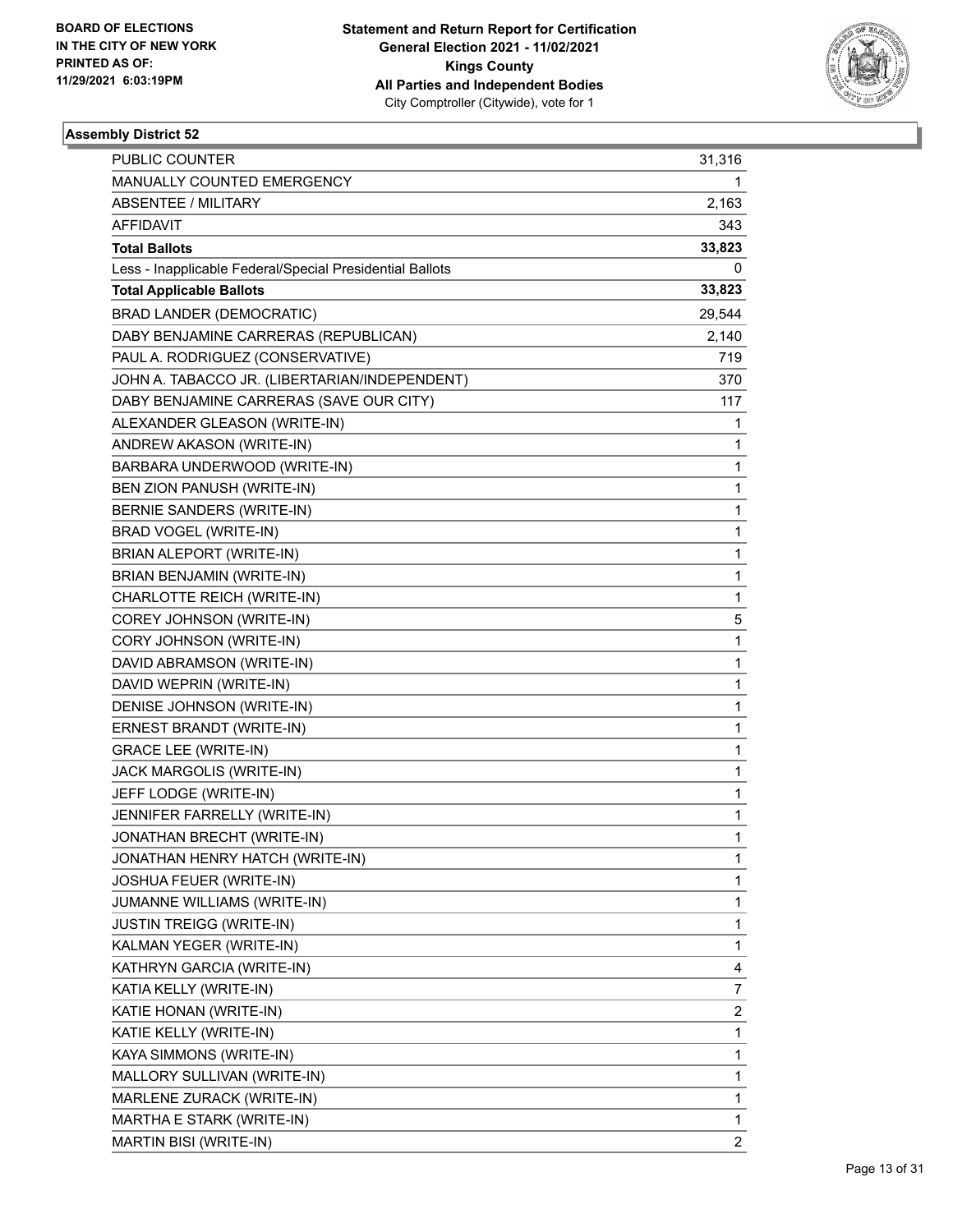

| MARTY MARKOWITZ (WRITE-IN)         | 1              |
|------------------------------------|----------------|
| MICHAEL BLOOMBERG (WRITE-IN)       | 3              |
| MICHAEL L. MARRELLA (WRITE-IN)     | 1              |
| MICHELLE CARUSO CABRERA (WRITE-IN) | 4              |
| MICHELLE CARUSO-CABRERA (WRITE-IN) | 1              |
| MICHELLE CARYSS CABERA (WRITE-IN)  | 1              |
| MICHELLE CASUSO CABRERA (WRITE-IN) | 1              |
| MIKE BLOOMBERG (WRITE-IN)          | 1              |
| MIYA WILEY (WRITE-IN)              | 1              |
| NICHOLAS VERTUCCI (WRITE-IN)       | 1              |
| OSCAR SCHWEITZER (WRITE-IN)        | 1              |
| PETER FOX (WRITE-IN)               | 1              |
| RAY MCGUIRE (WRITE-IN)             | 1              |
| REBECCA ROTH (WRITE-IN)            | 1              |
| RESHMA PATEL (WRITE-IN)            | 1              |
| RICHARD MERLE (WRITE-IN)           | 1              |
| RYAN MELOLA (WRITE-IN)             | 1              |
| SAM EL HALLAL (WRITE-IN)           | 1              |
| SAMANTHA COHEN (WRITE-IN)          | 1              |
| SCOTT STRINGER (WRITE-IN)          | 3              |
| SETH LEVIN (WRITE-IN)              | 1              |
| SETH SEVERINO (WRITE-IN)           | $\overline{2}$ |
| STACEY FRITZ (WRITE-IN)            | 1              |
| UNATTRIBUTABLE WRITE-IN (WRITE-IN) | 17             |
| <b>Total Votes</b>                 | 32,987         |
| Unrecorded                         | 836            |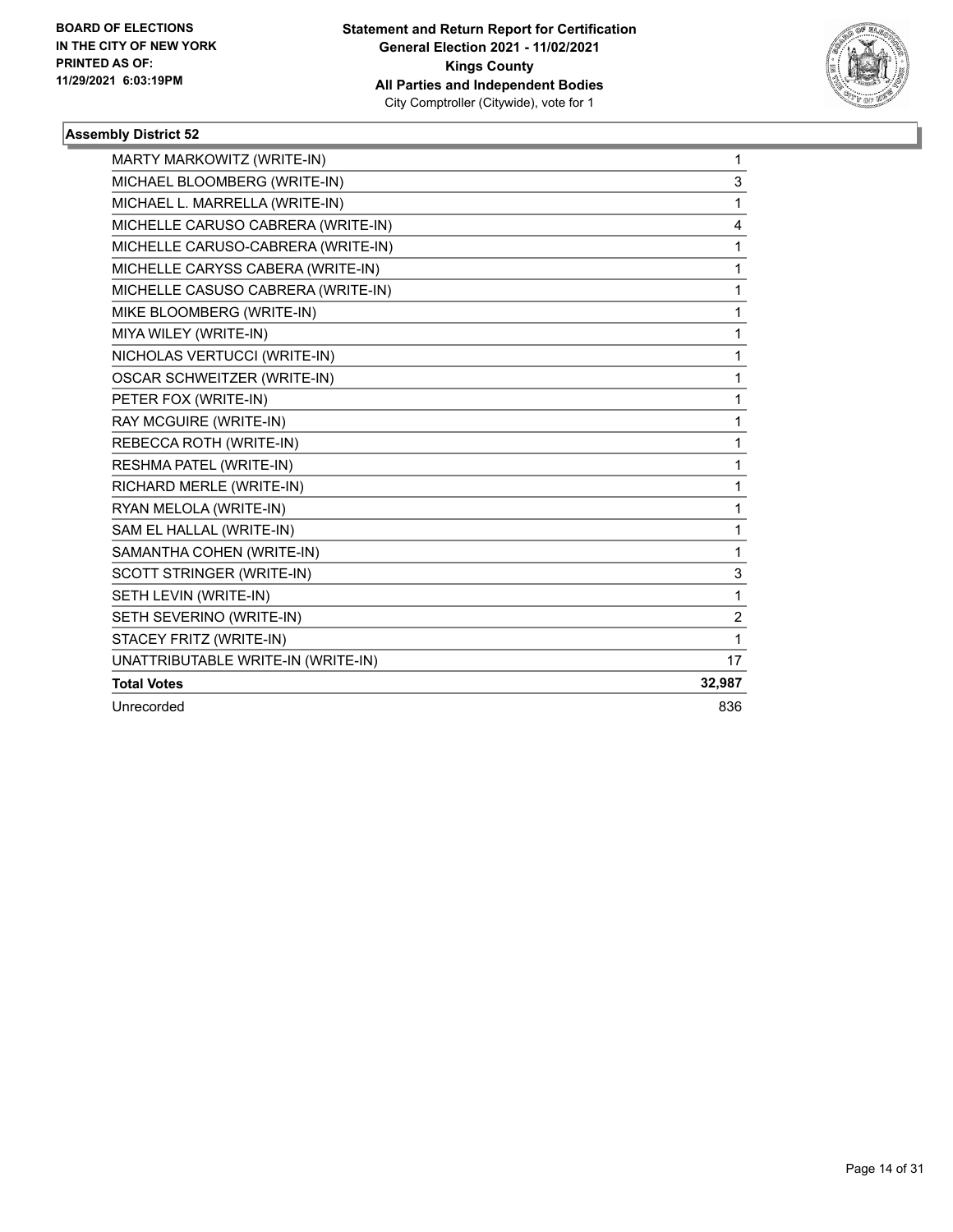

| <b>PUBLIC COUNTER</b>                                    | 12,239         |
|----------------------------------------------------------|----------------|
| MANUALLY COUNTED EMERGENCY                               | 1              |
| <b>ABSENTEE / MILITARY</b>                               | 436            |
| <b>AFFIDAVIT</b>                                         | 127            |
| <b>Total Ballots</b>                                     | 12,803         |
| Less - Inapplicable Federal/Special Presidential Ballots | 0              |
| <b>Total Applicable Ballots</b>                          | 12,803         |
| <b>BRAD LANDER (DEMOCRATIC)</b>                          | 9,813          |
| DABY BENJAMINE CARRERAS (REPUBLICAN)                     | 1,188          |
| PAUL A. RODRIGUEZ (CONSERVATIVE)                         | 581            |
| JOHN A. TABACCO JR. (LIBERTARIAN/INDEPENDENT)            | 119            |
| DABY BENJAMINE CARRERAS (SAVE OUR CITY)                  | 71             |
| ANDREW YANG (WRITE-IN)                                   | $\overline{2}$ |
| <b>ASHER TARKHI (WRITE-IN)</b>                           | 1              |
| DANIEL CHRISTMANN (WRITE-IN)                             | 1              |
| JASON BISHOP (WRITE-IN)                                  | 1              |
| KEVIN L DAVIS (WRITE-IN)                                 | 1              |
| MABEL EILEEN KATZ (WRITE-IN)                             | 1              |
| MICHELLE RIESTREJEO (WRITE-IN)                           | 1              |
| SCOTT STRINGER (WRITE-IN)                                | 1              |
| UNATTRIBUTABLE WRITE-IN (WRITE-IN)                       | 11             |
| <b>Total Votes</b>                                       | 11,792         |
| Unrecorded                                               | 1,011          |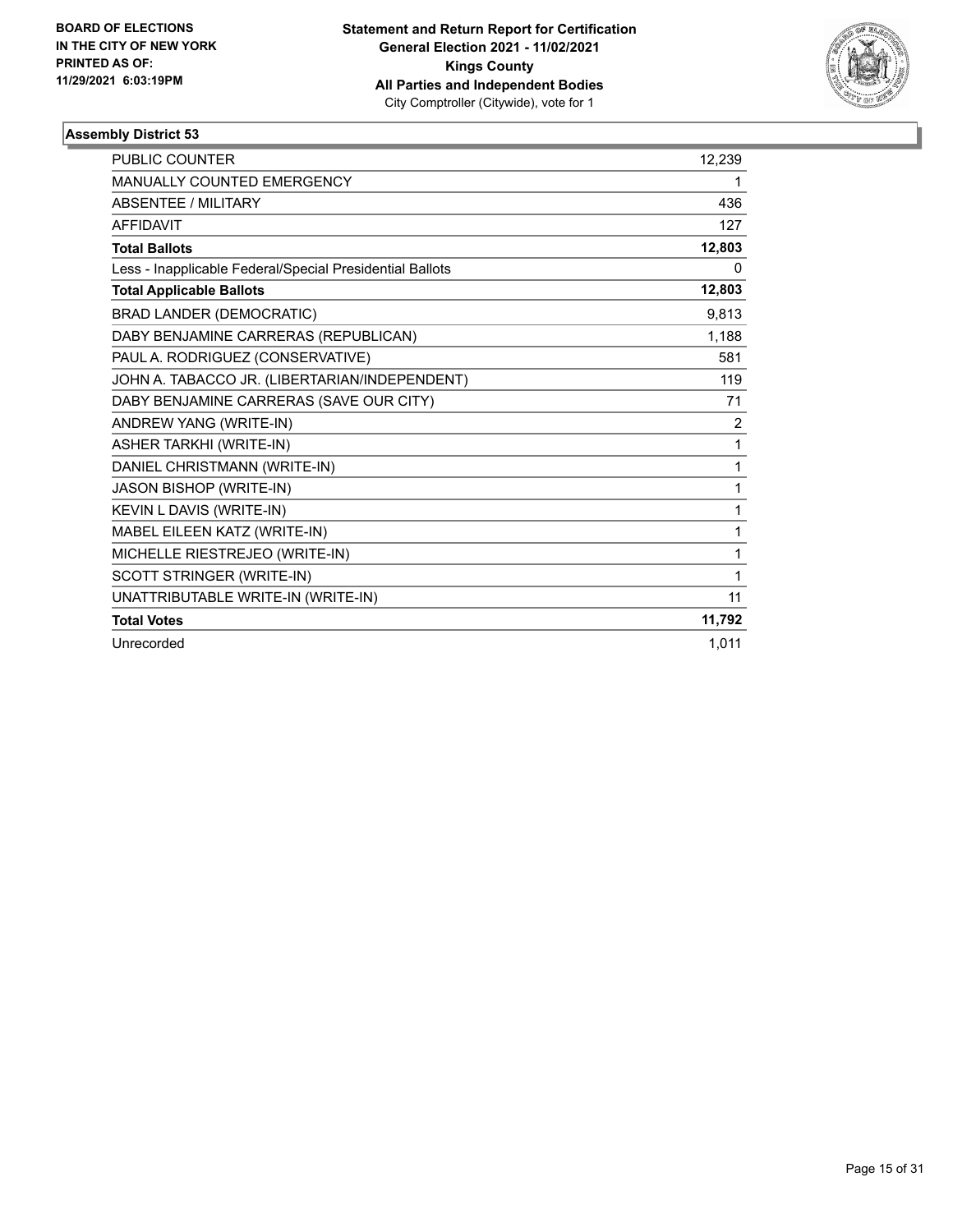

| <b>PUBLIC COUNTER</b>                                    | 9,171 |
|----------------------------------------------------------|-------|
| MANUALLY COUNTED EMERGENCY                               | 0     |
| ABSENTEE / MILITARY                                      | 367   |
| <b>AFFIDAVIT</b>                                         | 76    |
| <b>Total Ballots</b>                                     | 9,614 |
| Less - Inapplicable Federal/Special Presidential Ballots | 0     |
| <b>Total Applicable Ballots</b>                          | 9,614 |
| <b>BRAD LANDER (DEMOCRATIC)</b>                          | 7,512 |
| DABY BENJAMINE CARRERAS (REPUBLICAN)                     | 885   |
| PAUL A. RODRIGUEZ (CONSERVATIVE)                         | 477   |
| JOHN A. TABACCO JR. (LIBERTARIAN/INDEPENDENT)            | 77    |
| DABY BENJAMINE CARRERAS (SAVE OUR CITY)                  | 43    |
| ALPHEIA JOHNSON (WRITE-IN)                               | 1     |
| ANTHONY WEINER (WRITE-IN)                                | 1     |
| <b>BRIDGET PARISH (WRITE-IN)</b>                         | 1     |
| COCOA ANTHONY (WRITE-IN)                                 | 1     |
| COREY JOHNSON (WRITE-IN)                                 | 1     |
| DAVID WEPRIN (WRITE-IN)                                  | 1     |
| DONALD J. TRUMP (WRITE-IN)                               | 1     |
| LUCIUS FOX (WRITE-IN)                                    | 1     |
| MARTIN SHKRELI (WRITE-IN)                                | 1     |
| RESHMA PATEL (WRITE-IN)                                  | 1     |
| SAL LONG (WRITE-IN)                                      | 1     |
| UNATTRIBUTABLE WRITE-IN (WRITE-IN)                       | 3     |
| <b>Total Votes</b>                                       | 9,008 |
| Unrecorded                                               | 606   |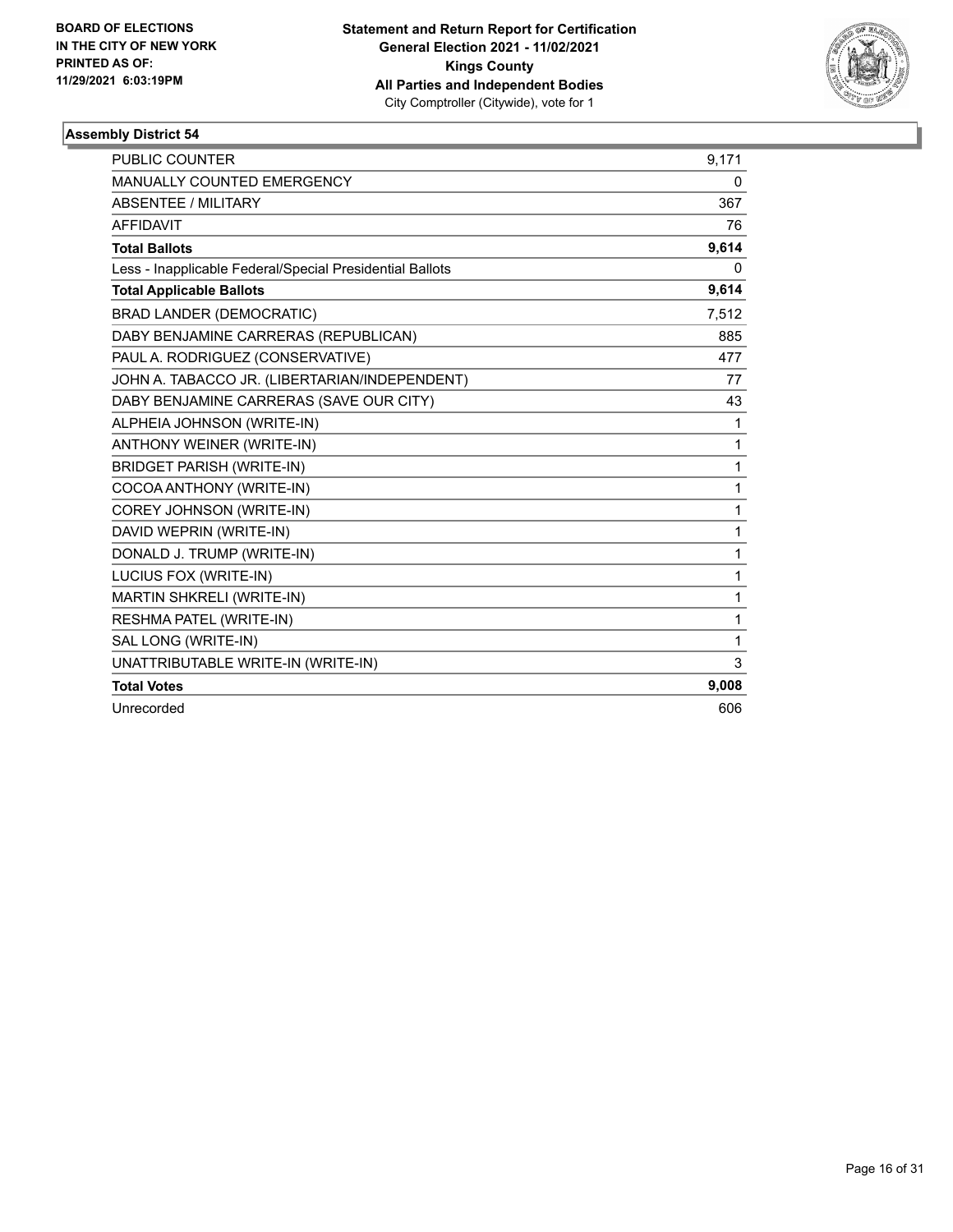

| <b>PUBLIC COUNTER</b>                                    | 12,441 |
|----------------------------------------------------------|--------|
| MANUALLY COUNTED EMERGENCY                               | 0      |
| ABSENTEE / MILITARY                                      | 541    |
| <b>AFFIDAVIT</b>                                         | 56     |
| <b>Total Ballots</b>                                     | 13,038 |
| Less - Inapplicable Federal/Special Presidential Ballots | 0      |
| <b>Total Applicable Ballots</b>                          | 13,038 |
| <b>BRAD LANDER (DEMOCRATIC)</b>                          | 11,204 |
| DABY BENJAMINE CARRERAS (REPUBLICAN)                     | 533    |
| PAUL A. RODRIGUEZ (CONSERVATIVE)                         | 317    |
| JOHN A. TABACCO JR. (LIBERTARIAN/INDEPENDENT)            | 81     |
| DABY BENJAMINE CARRERAS (SAVE OUR CITY)                  | 48     |
| AARON C. MARTIN (WRITE-IN)                               | 1      |
| <b>BRIAN BENJAMIN (WRITE-IN)</b>                         | 1      |
| DANTE MARTIN (WRITE-IN)                                  | 1      |
| <b>KELLY WRIGHT (WRITE-IN)</b>                           | 1      |
| <b>KEVIN PARKER (WRITE-IN)</b>                           | 1      |
| MILDRED SMITH (WRITE-IN)                                 | 1      |
| MOUSTAFA JONES (WRITE-IN)                                | 1      |
| QUADISHA AVERA (WRITE-IN)                                | 1      |
| RYAN HALLAHAN (WRITE-IN)                                 | 1      |
| TRISHA OCONOR (WRITE-IN)                                 | 1      |
| UNATTRIBUTABLE WRITE-IN (WRITE-IN)                       | 5      |
| <b>Total Votes</b>                                       | 12,198 |
| Unrecorded                                               | 840    |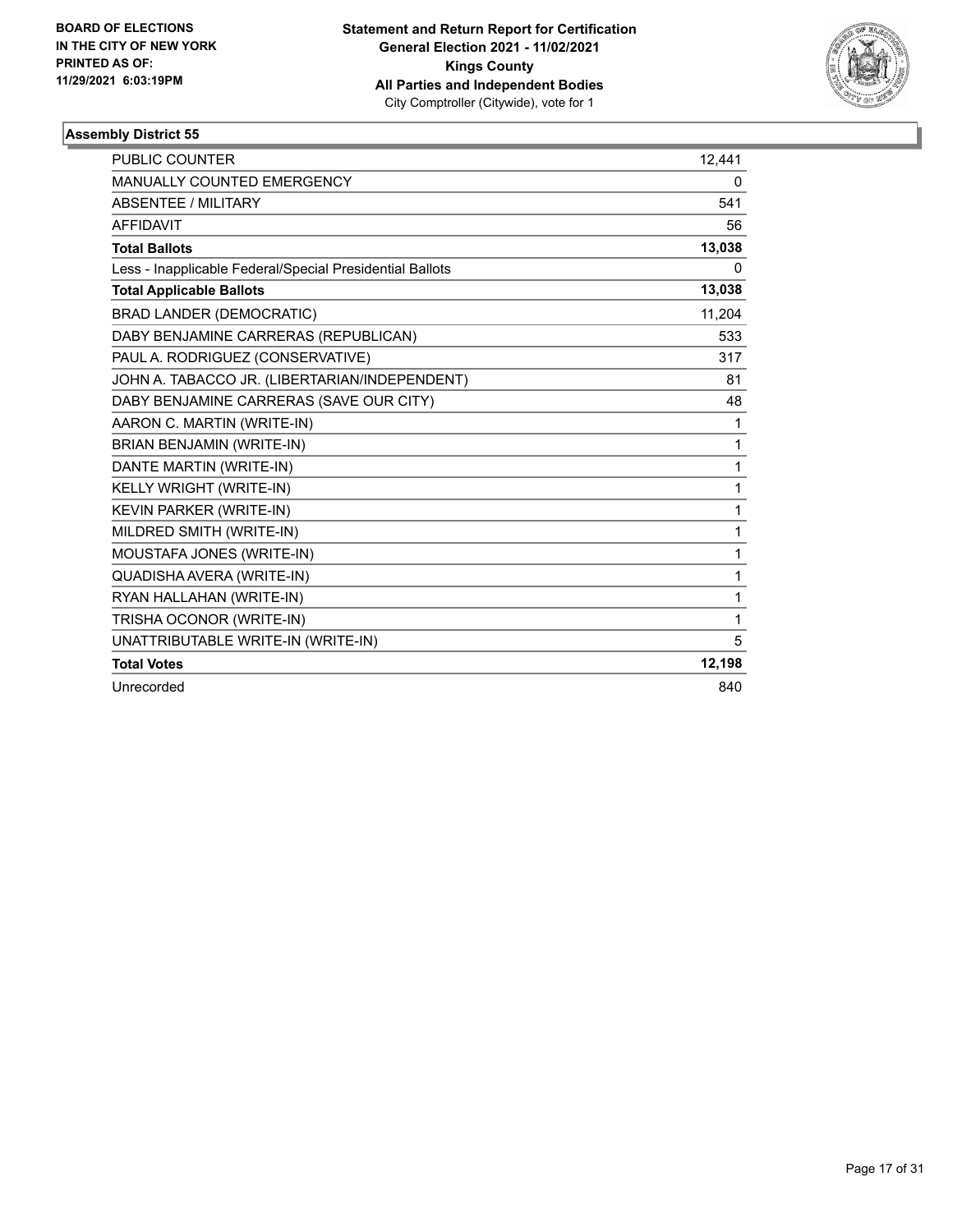

| <b>PUBLIC COUNTER</b>                                    | 17,140       |
|----------------------------------------------------------|--------------|
| <b>MANUALLY COUNTED EMERGENCY</b>                        | 1            |
| <b>ABSENTEE / MILITARY</b>                               | 761          |
| <b>AFFIDAVIT</b>                                         | 162          |
| <b>Total Ballots</b>                                     | 18,064       |
| Less - Inapplicable Federal/Special Presidential Ballots | 0            |
| <b>Total Applicable Ballots</b>                          | 18,064       |
| <b>BRAD LANDER (DEMOCRATIC)</b>                          | 15,942       |
| DABY BENJAMINE CARRERAS (REPUBLICAN)                     | 565          |
| PAUL A. RODRIGUEZ (CONSERVATIVE)                         | 410          |
| JOHN A. TABACCO JR. (LIBERTARIAN/INDEPENDENT)            | 120          |
| DABY BENJAMINE CARRERAS (SAVE OUR CITY)                  | 67           |
| CARRINSTON DANTZER (WRITE-IN)                            | 1            |
| CHIMORE T. MACK GLOVER (WRITE-IN)                        | $\mathbf{1}$ |
| DARLENE MEALY (WRITE-IN)                                 | 1            |
| DEBRA DENNIS (WRITE-IN)                                  | $\mathbf 1$  |
| DONALD MARSHALL (WRITE-IN)                               | 1            |
| ERIC ULRICH (WRITE-IN)                                   | 1            |
| HAROLD TURNER (WRITE-IN)                                 | $\mathbf{1}$ |
| ILLAPA SAIRITUPAC (WRITE-IN)                             | $\mathbf{1}$ |
| INDIA WALTON (WRITE-IN)                                  | $\mathbf{1}$ |
| KERRAN ROCK (WRITE-IN)                                   | 1            |
| MAX ROSE (WRITE-IN)                                      | 1            |
| MEERA DESAI (WRITE-IN)                                   | 1            |
| MILO RAYDO (WRITE-IN)                                    | 1            |
| NATHANIEL MANNIMG (WRITE-IN)                             | 1            |
| TREMAINE WRIGHT (WRITE-IN)                               | 1            |
| UNATTRIBUTABLE WRITE-IN (WRITE-IN)                       | 5            |
| <b>Total Votes</b>                                       | 17,124       |
| Unrecorded                                               | 940          |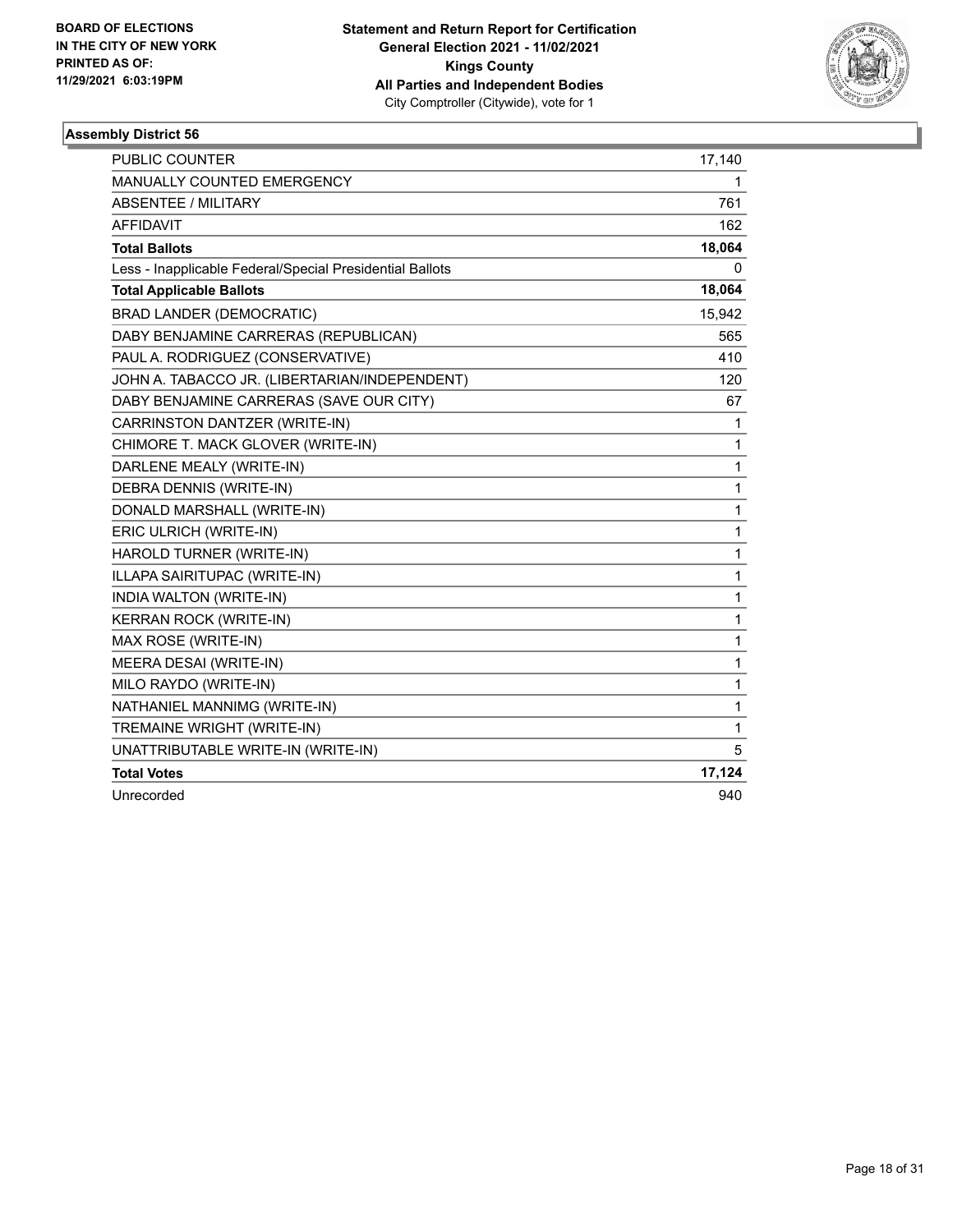

| PUBLIC COUNTER                                           | 26,178       |
|----------------------------------------------------------|--------------|
| MANUALLY COUNTED EMERGENCY                               | 0            |
| <b>ABSENTEE / MILITARY</b>                               | 1,374        |
| AFFIDAVIT                                                | 251          |
| <b>Total Ballots</b>                                     | 27,803       |
| Less - Inapplicable Federal/Special Presidential Ballots | 0            |
| <b>Total Applicable Ballots</b>                          | 27,803       |
| <b>BRAD LANDER (DEMOCRATIC)</b>                          | 25,206       |
| DABY BENJAMINE CARRERAS (REPUBLICAN)                     | 804          |
| PAUL A. RODRIGUEZ (CONSERVATIVE)                         | 414          |
| JOHN A. TABACCO JR. (LIBERTARIAN/INDEPENDENT)            | 188          |
| DABY BENJAMINE CARRERAS (SAVE OUR CITY)                  | 87           |
| ANIKE SMILEY (WRITE-IN)                                  | 1            |
| ANTHONY L. HERBERT (WRITE-IN)                            | 1            |
| BARBARA BLAIR (WRITE-IN)                                 | 1            |
| BRAD PANDER (WRITE-IN)                                   | 1            |
| BRIAN BENJAMIN (WRITE-IN)                                | 1            |
| <b>BRIAN MCGEGOR (WRITE-IN)</b>                          | 1            |
| COREY JOHNSON (WRITE-IN)                                 | 3            |
| <b>CURTIS HARRIS (WRITE-IN)</b>                          | 2            |
| DAVID WEPRIN (WRITE-IN)                                  | 1            |
| DIANA PRINCE (WRITE-IN)                                  | 1            |
| HALEY ROBINSON (WRITE-IN)                                | 1            |
| HARRISON JAY GOLDIN (WRITE-IN)                           | 1            |
| JOHN LIU (WRITE-IN)                                      | 1            |
| JONATHAN RABAR (WRITE-IN)                                | 1            |
| KATHRINE ROCKETS (WRITE-IN)                              | 1            |
| KEVIN PARKER (WRITE-IN)                                  | 1            |
| MALLEN WEISS (WRITE-IN)                                  | 1            |
| MICHAEL CHERENKO (WRITE-IN)                              | 1            |
| MICHELLE CARUSO CABERA (WRITE-IN)                        | 1            |
| MICHELLE CARUSO-CABRERA (WRITE-IN)                       | $\mathbf{1}$ |
| NAMDEO DHASAL (WRITE-IN)                                 | 1            |
| NINER TURNER (WRITE-IN)                                  | 1            |
| PATRICIA HEMSWORTH (WRITE-IN)                            | 1            |
| PAULA WILLIAMS (WRITE-IN)                                | 1            |
| ROBB PENN (WRITE-IN)                                     | 1            |
| ROBERT GRANT (WRITE-IN)                                  | 1            |
| SCOTT STRINGER (WRITE-IN)                                | 1            |
| SCROOGE MODUCK (WRITE-IN)                                | 1            |
| TAYLOR A.OWEN (WRITE-IN)                                 | 1            |
| UNATTRIBUTABLE WRITE-IN (WRITE-IN)                       | 10           |
| <b>Total Votes</b>                                       | 26,741       |
| Unrecorded                                               | 1,062        |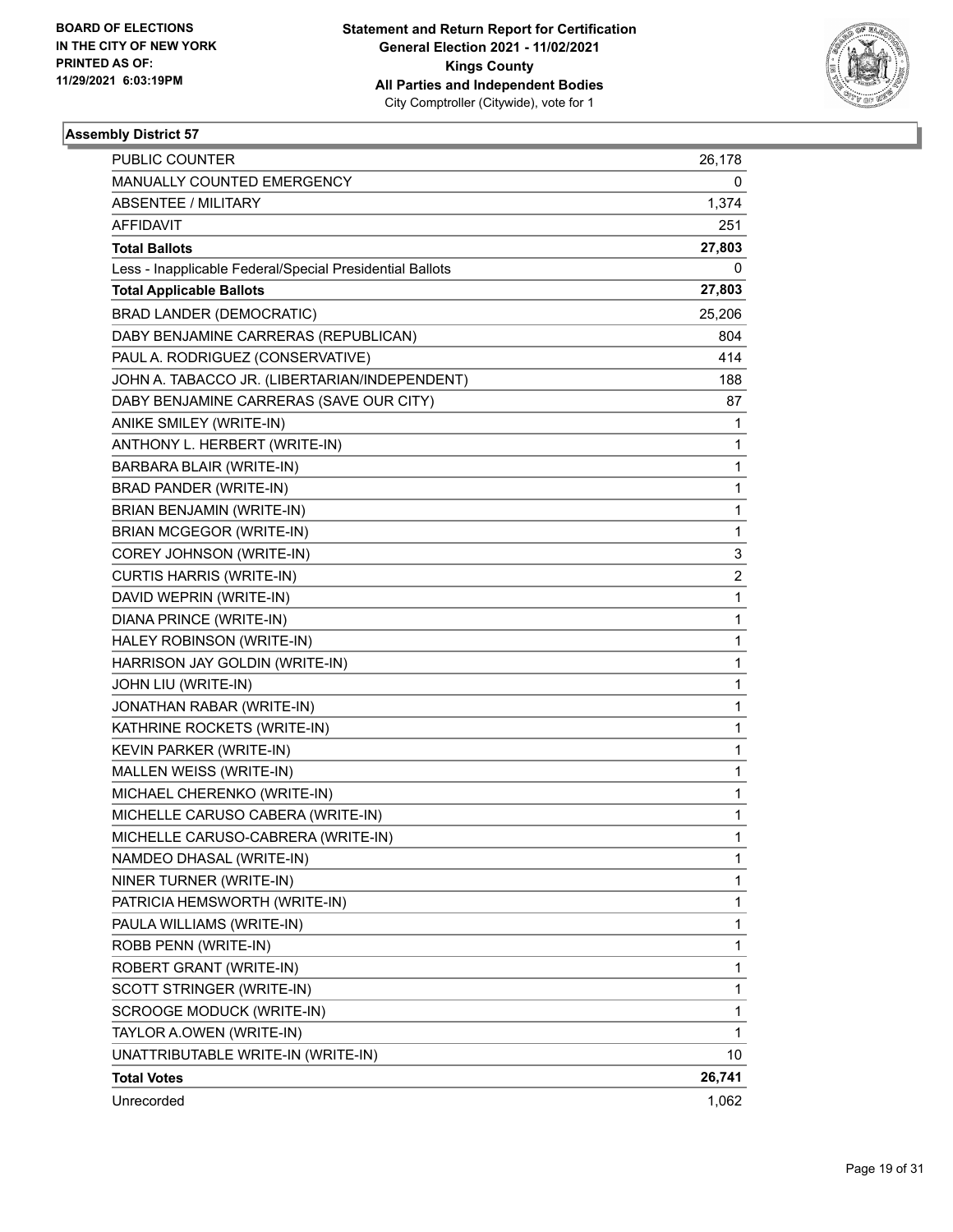

| <b>PUBLIC COUNTER</b>                                    | 16,282 |
|----------------------------------------------------------|--------|
| MANUALLY COUNTED EMERGENCY                               | 0      |
| <b>ABSENTEE / MILITARY</b>                               | 786    |
| <b>AFFIDAVIT</b>                                         | 41     |
| <b>Total Ballots</b>                                     | 17,109 |
| Less - Inapplicable Federal/Special Presidential Ballots | 0      |
| <b>Total Applicable Ballots</b>                          | 17,109 |
| <b>BRAD LANDER (DEMOCRATIC)</b>                          | 15,280 |
| DABY BENJAMINE CARRERAS (REPUBLICAN)                     | 577    |
| PAUL A. RODRIGUEZ (CONSERVATIVE)                         | 287    |
| JOHN A. TABACCO JR. (LIBERTARIAN/INDEPENDENT)            | 65     |
| DABY BENJAMINE CARRERAS (SAVE OUR CITY)                  | 42     |
| CHAUEE WALKER (WRITE-IN)                                 | 1      |
| RANDOLPH FERDINAND (WRITE-IN)                            | 1      |
| SHORLAND DANIELS (WRITE-IN)                              | 1      |
| UNATTRIBUTABLE WRITE-IN (WRITE-IN)                       | 4      |
| <b>Total Votes</b>                                       | 16,258 |
| Unrecorded                                               | 851    |

| <b>PUBLIC COUNTER</b>                                    | 19,797 |
|----------------------------------------------------------|--------|
| MANUALLY COUNTED EMERGENCY                               | 0      |
| <b>ABSENTEE / MILITARY</b>                               | 873    |
| <b>AFFIDAVIT</b>                                         | 85     |
| <b>Total Ballots</b>                                     | 20,755 |
| Less - Inapplicable Federal/Special Presidential Ballots | 0      |
| <b>Total Applicable Ballots</b>                          | 20,755 |
| <b>BRAD LANDER (DEMOCRATIC)</b>                          | 12,857 |
| DABY BENJAMINE CARRERAS (REPUBLICAN)                     | 5,239  |
| PAUL A. RODRIGUEZ (CONSERVATIVE)                         | 1,314  |
| JOHN A. TABACCO JR. (LIBERTARIAN/INDEPENDENT)            | 168    |
| DABY BENJAMINE CARRERAS (SAVE OUR CITY)                  | 50     |
| ESTELLE ROSS (WRITE-IN)                                  | 1      |
| FRANKIE PAPPAGALLO (WRITE-IN)                            | 1      |
| <b>GREGORY SHERIDON (WRITE-IN)</b>                       | 1      |
| HOWARD STERN (WRITE-IN)                                  | 1      |
| JOHN SAMUELSEN (WRITE-IN)                                | 1      |
| JOSEPH BONSERIO (WRITE-IN)                               | 1      |
| MARTIN HEAD (WRITE-IN)                                   | 1      |
| MICHELLE CORUSO CABRERA (WRITE-IN)                       | 1      |
| NETANEL ALAN (WRITE-IN)                                  | 1      |
| SAMUEL DEMERO (WRITE-IN)                                 | 1      |
| UNATTRIBUTABLE WRITE-IN (WRITE-IN)                       | 2      |
| <b>Total Votes</b>                                       | 19,640 |
| Unrecorded                                               | 1,115  |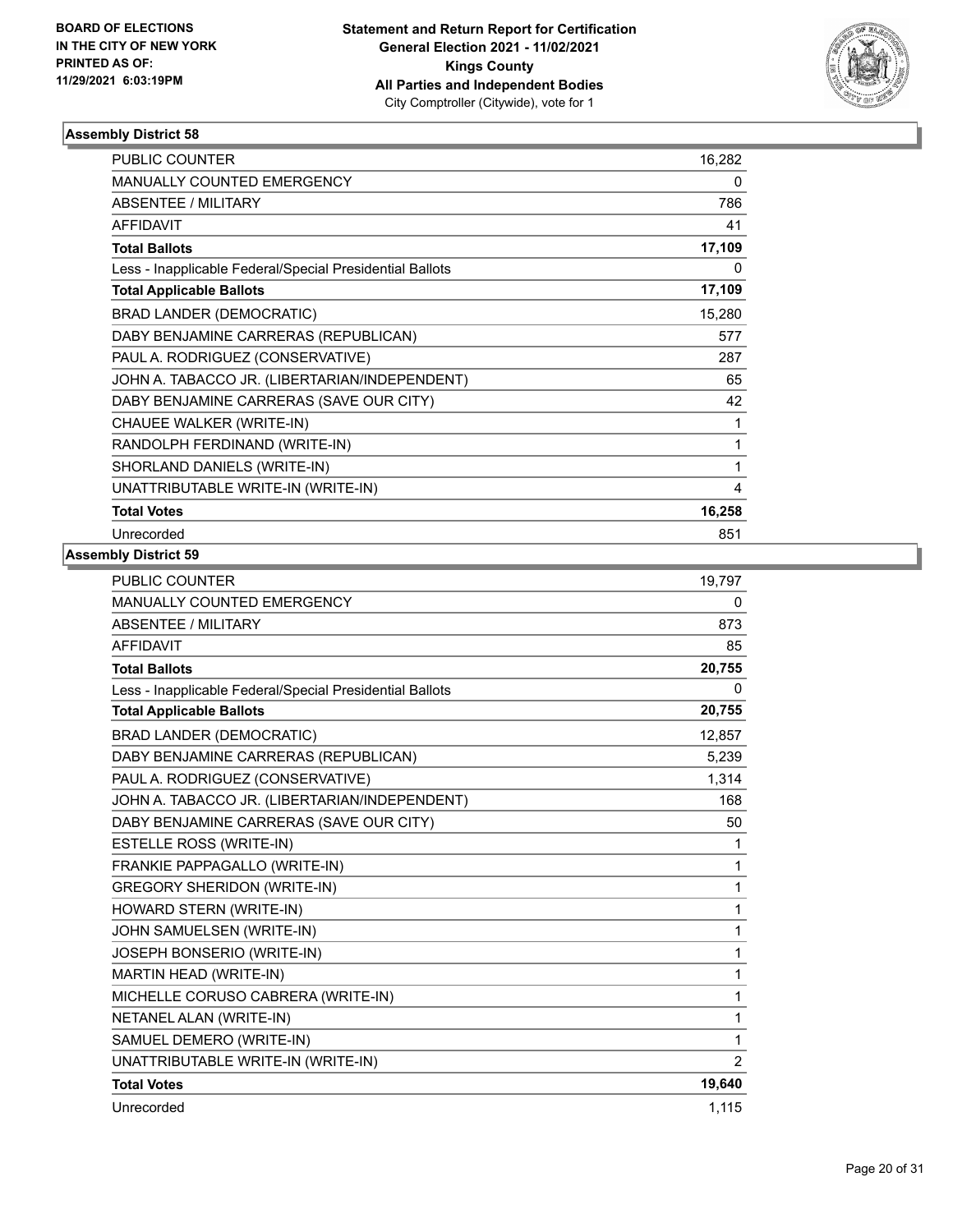

| <b>PUBLIC COUNTER</b>                                    | 14,318 |
|----------------------------------------------------------|--------|
| <b>MANUALLY COUNTED EMERGENCY</b>                        | 0      |
| <b>ABSENTEE / MILITARY</b>                               | 639    |
| <b>AFFIDAVIT</b>                                         | 75     |
| <b>Total Ballots</b>                                     | 15,032 |
| Less - Inapplicable Federal/Special Presidential Ballots | 0      |
| <b>Total Applicable Ballots</b>                          | 15,032 |
| <b>BRAD LANDER (DEMOCRATIC)</b>                          | 12,562 |
| DABY BENJAMINE CARRERAS (REPUBLICAN)                     | 738    |
| PAUL A. RODRIGUEZ (CONSERVATIVE)                         | 382    |
| JOHN A. TABACCO JR. (LIBERTARIAN/INDEPENDENT)            | 97     |
| DABY BENJAMINE CARRERAS (SAVE OUR CITY)                  | 34     |
| ADELINE BUNCHE (WRITE-IN)                                | 2      |
| JAZMINE JUDA SCOTT BRAYBOY (WRITE-IN)                    | 1      |
| KENNETH WALUYN (WRITE-IN)                                | 1      |
| MAYA OLIVER WILLIAMS (WRITE-IN)                          | 1      |
| PAUL M WHITE (WRITE-IN)                                  | 1      |
| RAMEL WEST (WRITE-IN)                                    | 1      |
| ROBERTO RODRIGUEZ (WRITE-IN)                             | 1      |
| UNATTRIBUTABLE WRITE-IN (WRITE-IN)                       | 6      |
| UNCOUNTED WRITE-IN PER STATUTE (WRITE-IN)                | 1      |
| <b>Total Votes</b>                                       | 13,828 |
| Unrecorded                                               | 1,204  |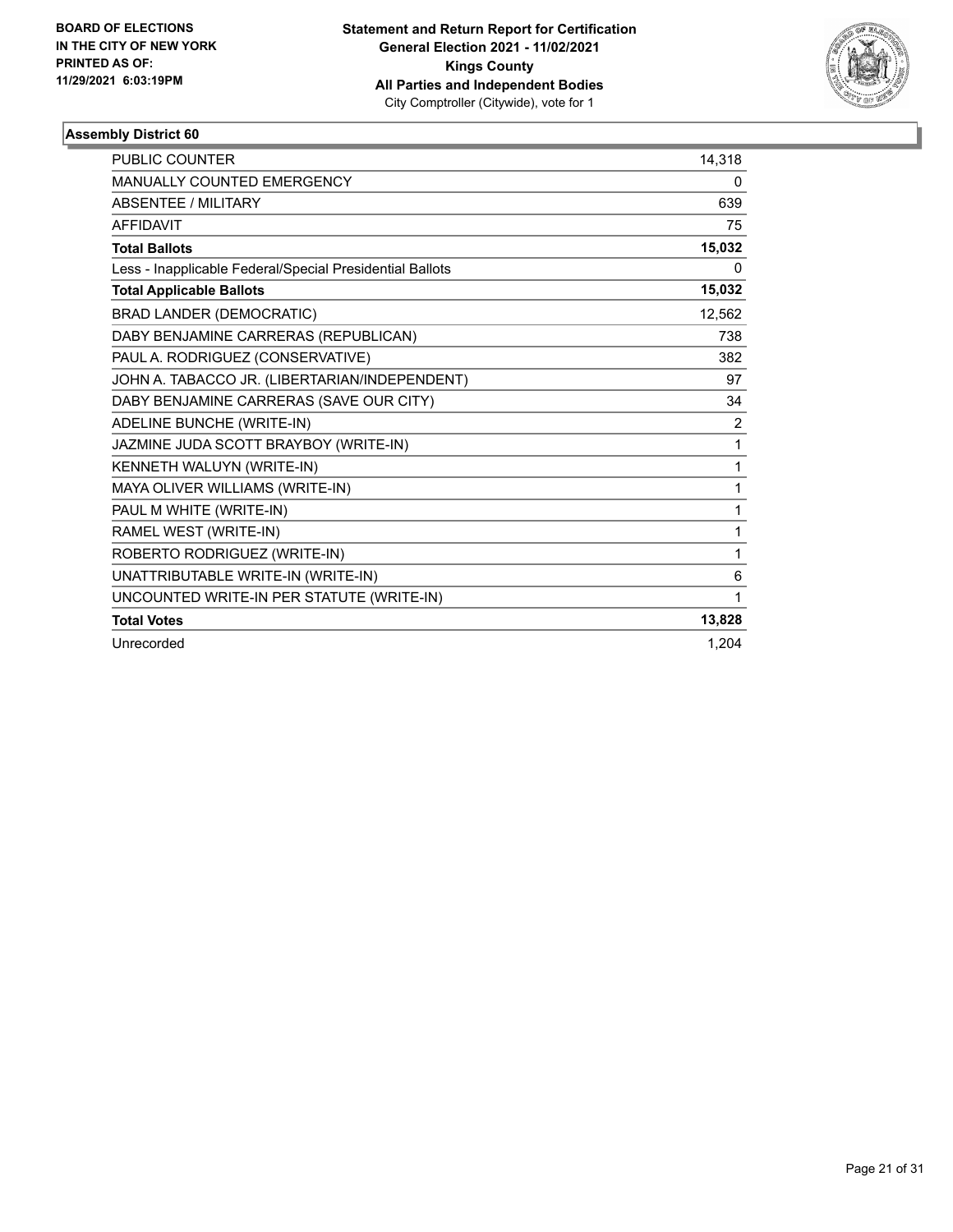

| <b>PUBLIC COUNTER</b>                                    | 5,542          |
|----------------------------------------------------------|----------------|
| MANUALLY COUNTED EMERGENCY                               | 1              |
| ABSENTEE / MILITARY                                      | 382            |
| <b>AFFIDAVIT</b>                                         | 37             |
| <b>Total Ballots</b>                                     | 5,962          |
| Less - Inapplicable Federal/Special Presidential Ballots | 0              |
| <b>Total Applicable Ballots</b>                          | 5,962          |
| <b>BRAD LANDER (DEMOCRATIC)</b>                          | 3,232          |
| DABY BENJAMINE CARRERAS (REPUBLICAN)                     | 1,836          |
| PAUL A. RODRIGUEZ (CONSERVATIVE)                         | 493            |
| JOHN A. TABACCO JR. (LIBERTARIAN/INDEPENDENT)            | 121            |
| DABY BENJAMINE CARRERAS (SAVE OUR CITY)                  | 15             |
| ALLISON MCNALLY (WRITE-IN)                               | 1              |
| <b>BRAD LIANDER (WRITE-IN)</b>                           | 1              |
| EMILY FARGUHOSSON (WRITE-IN)                             | $\mathbf{1}$   |
| JON KALMUSS-KANE (WRITE-IN)                              | 1              |
| KRISTEN EDWARDS (WRITE-IN)                               | $\mathbf{1}$   |
| MATTHEW SIEGEL (WRITE-IN)                                | 1              |
| MICHAEL BLOOMBERG (WRITE-IN)                             | 1              |
| MICHELLE CARUSO CABRERA (WRITE-IN)                       | 3              |
| MICHELLE CARUSO-CABRERA (WRITE-IN)                       | $\overline{c}$ |
| SAL ALBANESE (WRITE-IN)                                  | 1              |
| UNATTRIBUTABLE WRITE-IN (WRITE-IN)                       | $\overline{c}$ |
| <b>VIVIAN PICA (WRITE-IN)</b>                            | 1              |
| <b>Total Votes</b>                                       | 5,713          |
| Unrecorded                                               | 249            |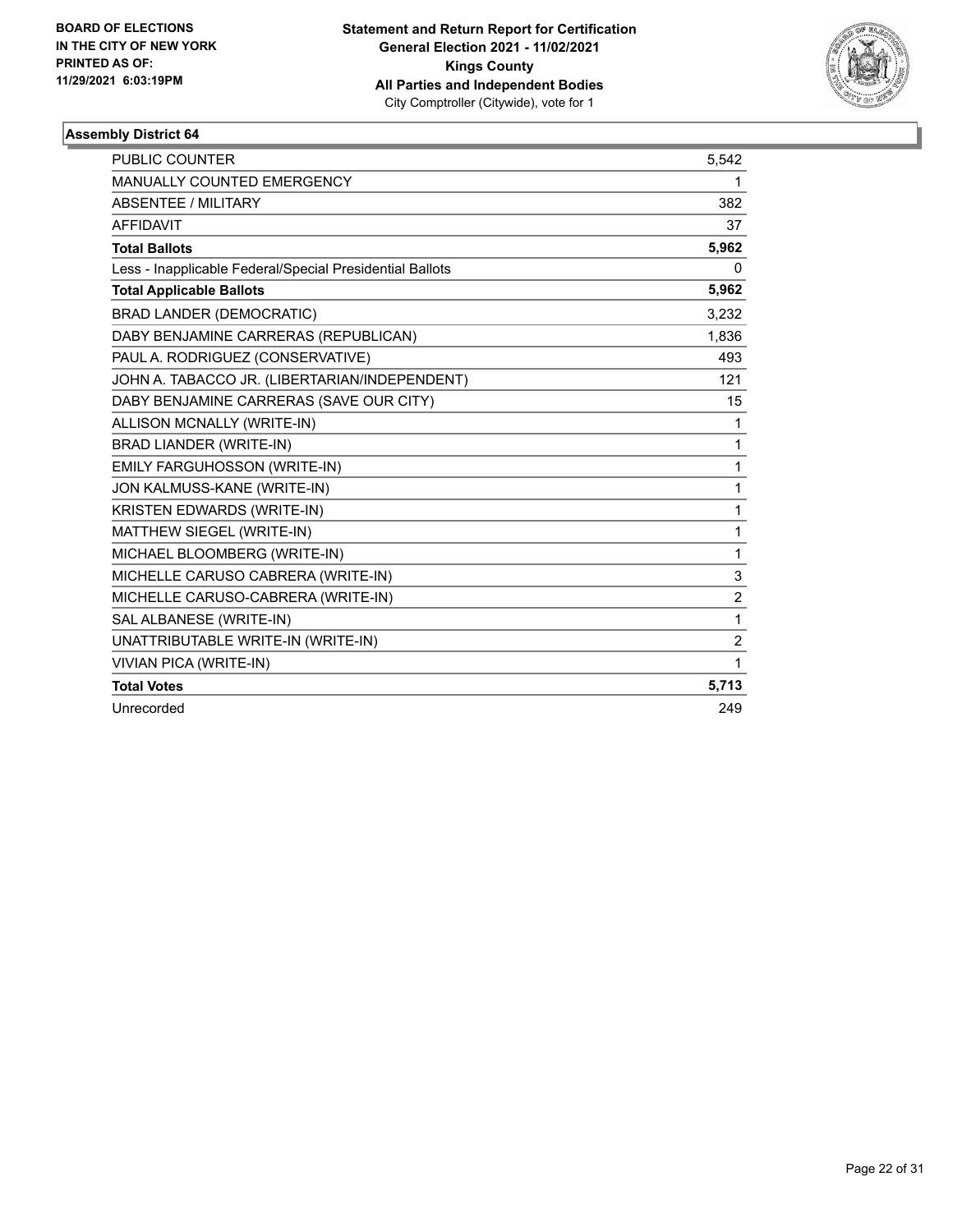

| <b>PUBLIC COUNTER</b>                                    | 326,241      |
|----------------------------------------------------------|--------------|
| MANUALLY COUNTED EMERGENCY                               | 9            |
| <b>ABSENTEE / MILITARY</b>                               | 17,570       |
| AFFIDAVIT                                                | 2,383        |
| <b>Total Ballots</b>                                     | 346,203      |
| Less - Inapplicable Federal/Special Presidential Ballots | 0            |
| <b>Total Applicable Ballots</b>                          | 346,203      |
| <b>BRAD LANDER (DEMOCRATIC)</b>                          | 243,169      |
| DABY BENJAMINE CARRERAS (REPUBLICAN)                     | 61,508       |
| PAUL A. RODRIGUEZ (CONSERVATIVE)                         | 15,013       |
| JOHN A. TABACCO JR. (LIBERTARIAN/INDEPENDENT)            | 3,373        |
| DABY BENJAMINE CARRERAS (SAVE OUR CITY)                  | 1,166        |
| AARON C. MARTIN (WRITE-IN)                               | 1            |
| ABE BEANE (WRITE-IN)                                     | 1            |
| ABRAHAM EDELWEIS (WRITE-IN)                              | 1            |
| ADELINE BUNCHE (WRITE-IN)                                | 2            |
| AKIVA LICHTMAN CPA (WRITE-IN)                            | 1            |
| ALEXANDER GLEASON (WRITE-IN)                             | 1            |
| ALEXANDER TULLY (WRITE-IN)                               | 1            |
| ALLISON MCNALLY (WRITE-IN)                               | $\mathbf 1$  |
| ALPHEIA JOHNSON (WRITE-IN)                               | $\mathbf 1$  |
| AMIT SHAH (WRITE-IN)                                     | 1            |
| ANDREW AKASON (WRITE-IN)                                 | 1            |
| ANDREW YANG (WRITE-IN)                                   | 3            |
| ANIKE SMILEY (WRITE-IN)                                  | 1            |
| ANTHONY L. HERBERT (WRITE-IN)                            | $\mathbf 1$  |
| ANTHONY WEINER (WRITE-IN)                                | $\mathbf 1$  |
| ARIGDOR MILLER (WRITE-IN)                                | 1            |
| ASHER TARKHI (WRITE-IN)                                  | 1            |
| ASHER TRAM JIMENEZ (WRITE-IN)                            | 1            |
| AVIGDOR KITEVITS (WRITE-IN)                              | 1            |
| AVRAHAM HAMEL (WRITE-IN)                                 | $\mathbf{1}$ |
| BARBARA BLAIR (WRITE-IN)                                 | 1            |
| BARBARA UNDERWOOD (WRITE-IN)                             | 1            |
| BARUCH SHEOMAR (WRITE-IN)                                | 1            |
| BARUCH YAGEEL (WRITE-IN)                                 | 1            |
| BEN SHAPIRO (WRITE-IN)                                   | 1            |
| BEN ZION PANUSH (WRITE-IN)                               | 1            |
| BENSIIN BORUKHOR (WRITE-IN)                              | 1            |
| BENTLEY WEINFELD (WRITE-IN)                              | 1            |
| BERNIE MADOFF (WRITE-IN)                                 | 1            |
| BERNIE SANDERS (WRITE-IN)                                | 1            |
| BESATUL ISIAM (WRITE-IN)                                 | 1            |
| BOBBY LEVY (WRITE-IN)                                    | 1            |
| BRAD LIANDER (WRITE-IN)                                  | 1            |
| <b>BRAD PANDER (WRITE-IN)</b>                            | 1            |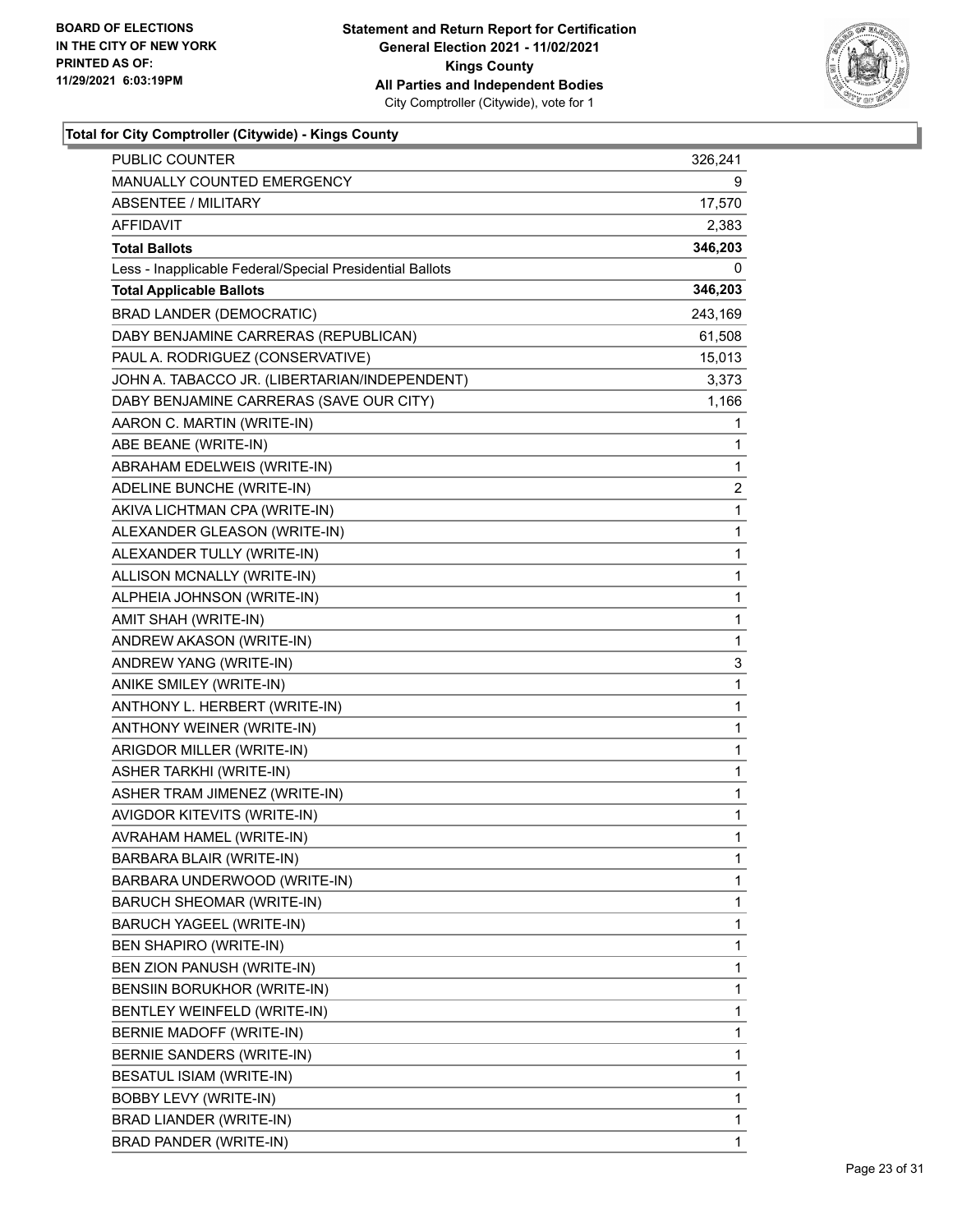

| BRAD VOGEL (WRITE-IN)              | $\mathbf{1}$            |
|------------------------------------|-------------------------|
| BREANNA THOMPSON (WRITE-IN)        | $\mathbf{1}$            |
| BRETTE TROST (WRITE-IN)            | 1                       |
| BRIAN ALEPORT (WRITE-IN)           | 1                       |
| BRIAN BENJAMIN (WRITE-IN)          | 3                       |
| <b>BRIAN MCGEGOR (WRITE-IN)</b>    | 1                       |
| <b>BRIDGET PARISH (WRITE-IN)</b>   | 1                       |
| <b>BRIDGET REIN (WRITE-IN)</b>     | $\mathbf{1}$            |
| <b>BRIGET REIN (WRITE-IN)</b>      | 1                       |
| <b>BRUCE DICKSTEIN (WRITE-IN)</b>  | $\overline{\mathbf{c}}$ |
| BRYAN LOUIE (WRITE-IN)             | $\mathbf{1}$            |
| CAREY JOHNSON (WRITE-IN)           | 1                       |
| CAROLINE PASTER (WRITE-IN)         | 1                       |
| CARRINSTON DANTZER (WRITE-IN)      | $\mathbf{1}$            |
| CHAIN LIPSCHITZ (WRITE-IN)         | 1                       |
| CHARLES HAEUSSLER (WRITE-IN)       | $\mathbf{1}$            |
| CHARLES MATGOMERY BURNS (WRITE-IN) | $\mathbf{1}$            |
| CHARLOTTE REICH (WRITE-IN)         | 1                       |
| CHAUEE WALKER (WRITE-IN)           | 1                       |
| CHIMORE T. MACK GLOVER (WRITE-IN)  | $\mathbf{1}$            |
| CHRISTOPHER HAYNES (WRITE-IN)      | 1                       |
| COCOA ANTHONY (WRITE-IN)           | 1                       |
| COREY JOHNSON (WRITE-IN)           | 17                      |
| COREY STRINGER (WRITE-IN)          | 1                       |
| CORY JOHNSON (WRITE-IN)            | 1                       |
| <b>CURTIS HARRIS (WRITE-IN)</b>    | 2                       |
| CURTIS SLIWA (WRITE-IN)            | 3                       |
| DABY LANDER-CARRERAS SR (WRITE-IN) | 1                       |
| DANIEL CHRISTMANN (WRITE-IN)       | $\mathbf{1}$            |
| DANTE MARTIN (WRITE-IN)            | 1                       |
| DARLENE MEALY (WRITE-IN)           | 1                       |
| DARREN GOLDNER (WRITE-IN)          | $\mathbf{1}$            |
| DARYA A.COWAN (WRITE-IN)           | $\mathbf{1}$            |
| DAVID ABRAMSON (WRITE-IN)          | 1                       |
| DAVID I. WEPRIN (WRITE-IN)         | 1                       |
| DAVID ROSEBERG (WRITE-IN)          | 1                       |
| DAVID ROSENFIELD (WRITE-IN)        | 1                       |
| DAVID WEPRIN (WRITE-IN)            | 5                       |
| DAVIS NIDERMAN (WRITE-IN)          | 1                       |
| DAYUA SOLOMON (WRITE-IN)           | 1                       |
| DEB LORBER (WRITE-IN)              | 1                       |
| DEBRA DENNIS (WRITE-IN)            | 1                       |
| DENISE JOHNSON (WRITE-IN)          | 1                       |
| DIANA PRINCE (WRITE-IN)            | $\mathbf 1$             |
| DONALD J TRUMP (WRITE-IN)          | 3                       |
| DONALD J. TRUMP (WRITE-IN)         | 1                       |
|                                    |                         |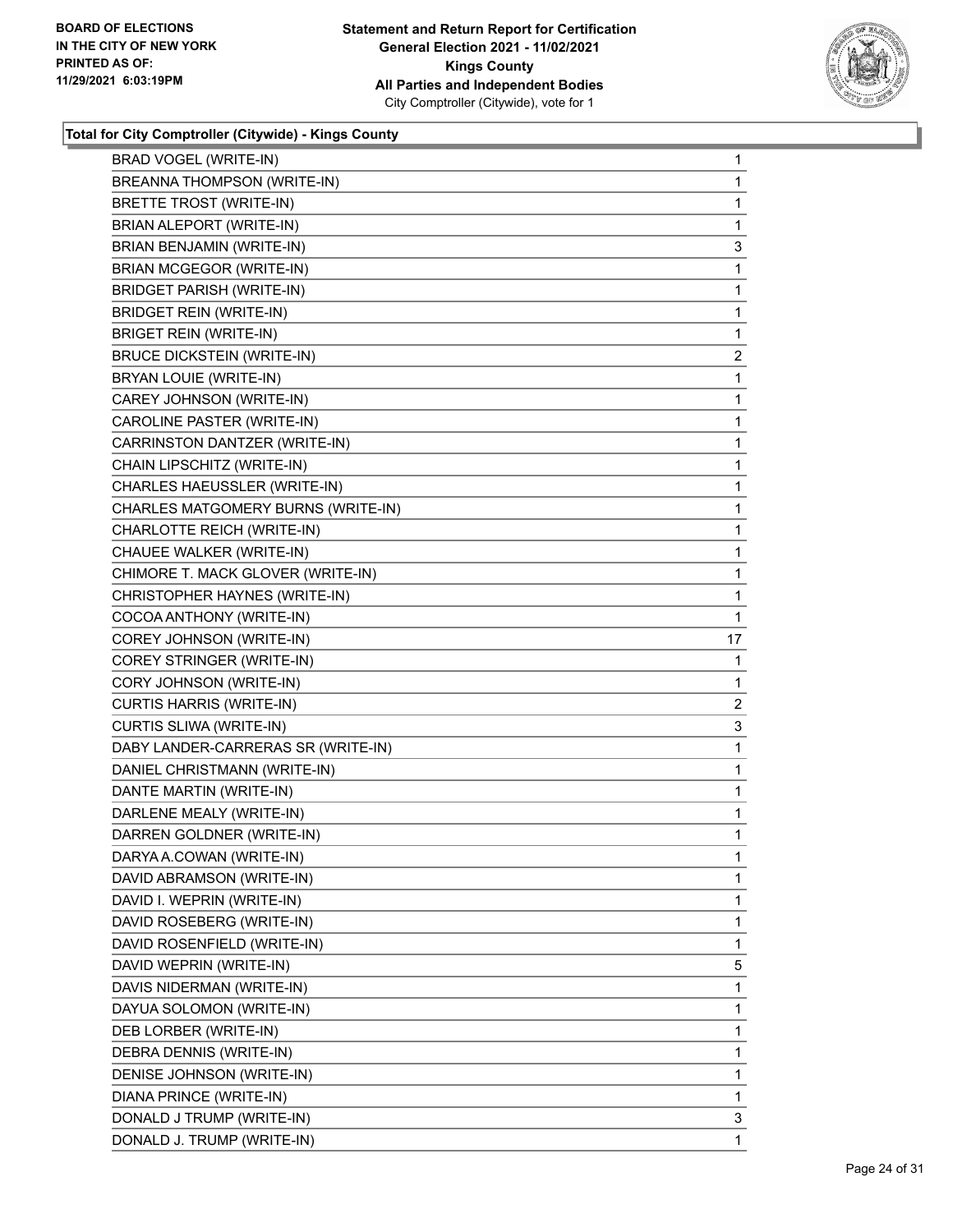

| DONALD MARSHALL (WRITE-IN)          | $\mathbf{1}$ |
|-------------------------------------|--------------|
| DONALD TRUMP (WRITE-IN)             | 5            |
| DOV HIKIND (WRITE-IN)               | 1            |
| EARLE WEPRIN (WRITE-IN)             | 1            |
| EDWARD GARCIA (WRITE-IN)            | 1            |
| EDWARD MISHAN (WRITE-IN)            | 1            |
| EFRAIN GROSS (WRITE-IN)             | 1            |
| ELAIE JOSEPH (WRITE-IN)             | 1            |
| ELI MANNING (WRITE-IN)              | 1            |
| ELI WOLFHAGEN (WRITE-IN)            | 1            |
| ELIOT SPITZER (WRITE-IN)            | 1            |
| ELKY O. WILLNER (WRITE-IN)          | 1            |
| EMILY FARGUHOSSON (WRITE-IN)        | 1            |
| ERCAN NURI AYBASTI (WRITE-IN)       | 1            |
| ERIC ULRICH (WRITE-IN)              | 1            |
| ERNEST BRANDT (WRITE-IN)            | 1            |
| ESTELLE ROSS (WRITE-IN)             | 1            |
| FELIX A. ORTIZ (WRITE-IN)           | 1            |
| FRANKIE PAPPAGALLO (WRITE-IN)       | 1            |
| FRIMET BRECHER (WRITE-IN)           | 1            |
| GAIL ROSENBLOOM (WRITE-IN)          | 1            |
| <b>GEORGANNE CHAPIN (WRITE-IN)</b>  | 1            |
| <b>GEORGE SEMPEPOS (WRITE-IN)</b>   | 1            |
| <b>GEROGE PATAKI (WRITE-IN)</b>     | 1            |
| GITTY GREENFELD (WRITE-IN)          | 1            |
| <b>GRACE LEE (WRITE-IN)</b>         | 1            |
| <b>GRACE PAIK (WRITE-IN)</b>        | 1            |
| <b>GREGORY SHERIDON (WRITE-IN)</b>  | 1            |
| HALEY ROBINSON (WRITE-IN)           | 1            |
| HAROLD TURNER (WRITE-IN)            | 1            |
| HARRISON JAY GOLDIN (WRITE-IN)      | 1            |
| HERSHEY TISCHLER (WRITE-IN)         | 1            |
| HESHY TISCHLER (WRITE-IN)           | 1            |
| HIRAM MCDANIELS (WRITE-IN)          | 1            |
| HOWARD STERN (WRITE-IN)             | 1            |
| IAN D. GIRSHEK (WRITE-IN)           | 1            |
| IGENIE F. HARRIS BLENMAN (WRITE-IN) | 1            |
| ILLAPA SAIRITUPAC (WRITE-IN)        | 1            |
| INDIA WALTON (WRITE-IN)             | 1            |
| INNA VERNIKOV (WRITE-IN)            | 3            |
| ISAAC KNOBLOCH (WRITE-IN)           | 1            |
| <b>ISRAEL LICHE (WRITE-IN)</b>      | 1            |
| IVETTE J. PERMINO (WRITE-IN)        | 1            |
| JACK LEW (WRITE-IN)                 | 1            |
| JACK MARGOLIS (WRITE-IN)            | 1            |
| JACOB DE GROM (WRITE-IN)            | 1            |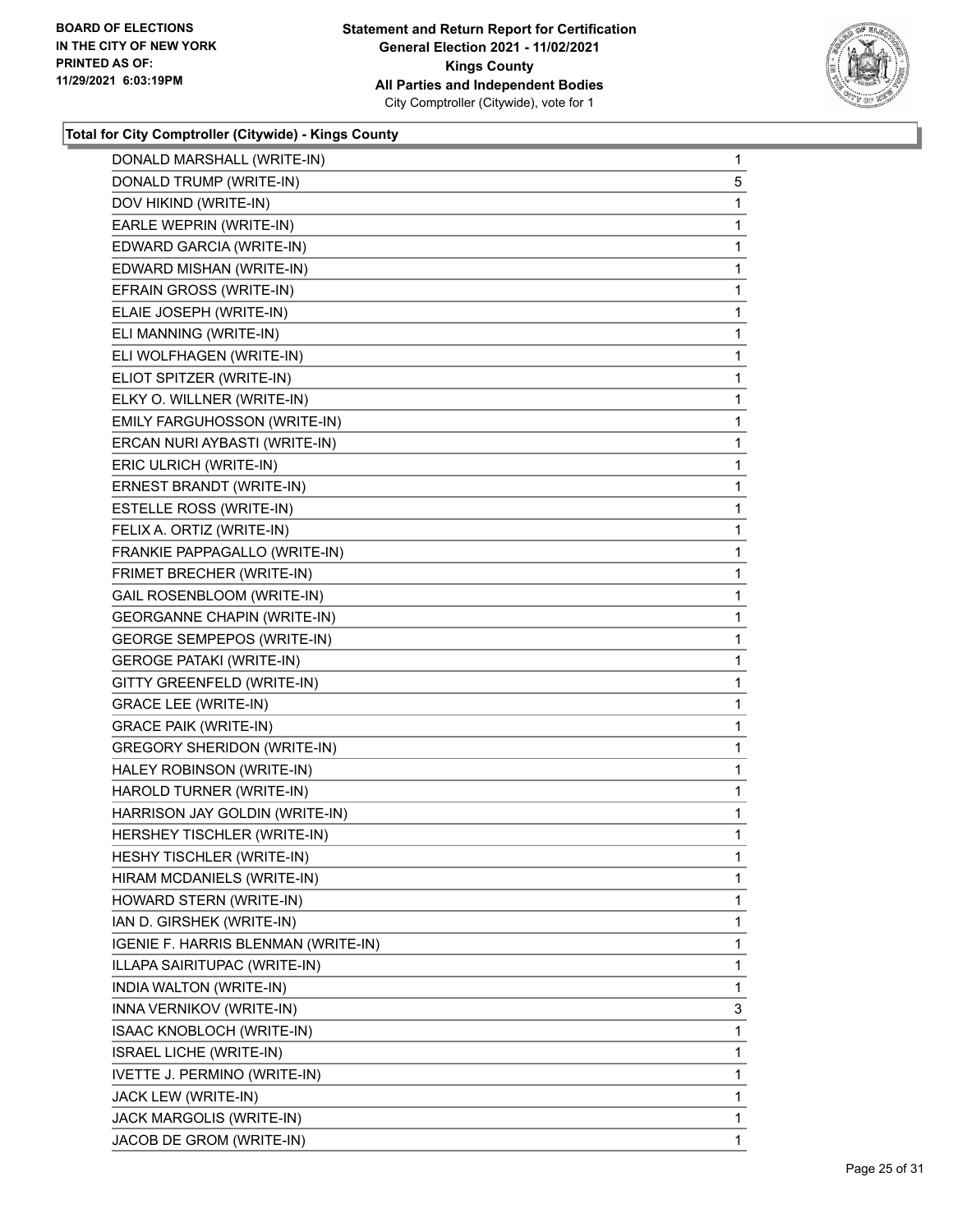

| JAMIE ANJOIGE (WRITE-IN)              | 1 |
|---------------------------------------|---|
| JAN POHORLESKY (WRITE-IN)             | 1 |
| JASON BISHOP (WRITE-IN)               | 1 |
| JAZMINE JUDA SCOTT BRAYBOY (WRITE-IN) | 1 |
| JEFF LODGE (WRITE-IN)                 | 1 |
| JEFF SMITH (WRITE-IN)                 | 1 |
| JENNIFER FARRELLY (WRITE-IN)          | 1 |
| JEYSON GARCIA (WRITE-IN)              | 1 |
| JOANNE SIMOA (WRITE-IN)               | 1 |
| JOE BRANDON (WRITE-IN)                | 1 |
| JOE CHAN (WRITE-IN)                   | 1 |
| JOEL BERKOWITZ (WRITE-IN)             | 1 |
| JOEL REISMAN (WRITE-IN)               | 1 |
| JOHN C LIU (WRITE-IN)                 | 1 |
| JOHN C. LIU (WRITE-IN)                | 1 |
| JOHN LIU (WRITE-IN)                   | 1 |
| JOHN SAMUELSEN (WRITE-IN)             | 1 |
| JON KALMUSS-KANE (WRITE-IN)           | 1 |
| JONATHAN BRECHT (WRITE-IN)            | 1 |
| JONATHAN HENRY HATCH (WRITE-IN)       | 1 |
| JONATHAN RABAR (WRITE-IN)             | 1 |
| JOSEPH BONSERIO (WRITE-IN)            | 1 |
| JOSEPH GREENBERG (WRITE-IN)           | 2 |
| JOSEPH PERLMUTTA (WRITE-IN)           | 1 |
| JOSEPH RUTTNER (WRITE-IN)             | 1 |
| JOSEPH SPREI (WRITE-IN)               | 1 |
| JOSH SKALLER (WRITE-IN)               | 1 |
| JOSHUA FEUER (WRITE-IN)               | 1 |
| JUMANNE WILLIAMS (WRITE-IN)           | 1 |
| JUSTIN TREIGG (WRITE-IN)              | 1 |
| KALMAN YEGER (WRITE-IN)               | 4 |
| KANYE WEST (WRITE-IN)                 | 1 |
| KATHRINE ROCKETS (WRITE-IN)           | 1 |
| KATHRYN GARCIA (WRITE-IN)             | 4 |
| KATHRYN S.KRASE (WRITE-IN)            | 1 |
| KATIA KELLY (WRITE-IN)                | 7 |
| KATIE HONAN (WRITE-IN)                | 2 |
| KATIE KELLY (WRITE-IN)                | 1 |
| KAYA SIMMONS (WRITE-IN)               | 1 |
| KELLY WRIGHT (WRITE-IN)               | 1 |
| KENNETH WALUYN (WRITE-IN)             | 1 |
| KERRAN ROCK (WRITE-IN)                | 1 |
| KEVIN L DAVIS (WRITE-IN)              | 1 |
| KEVIN PARKER (WRITE-IN)               | 6 |
| KING ASA (WRITE-IN)                   | 1 |
| KIRBY DOSE (WRITE-IN)                 | 1 |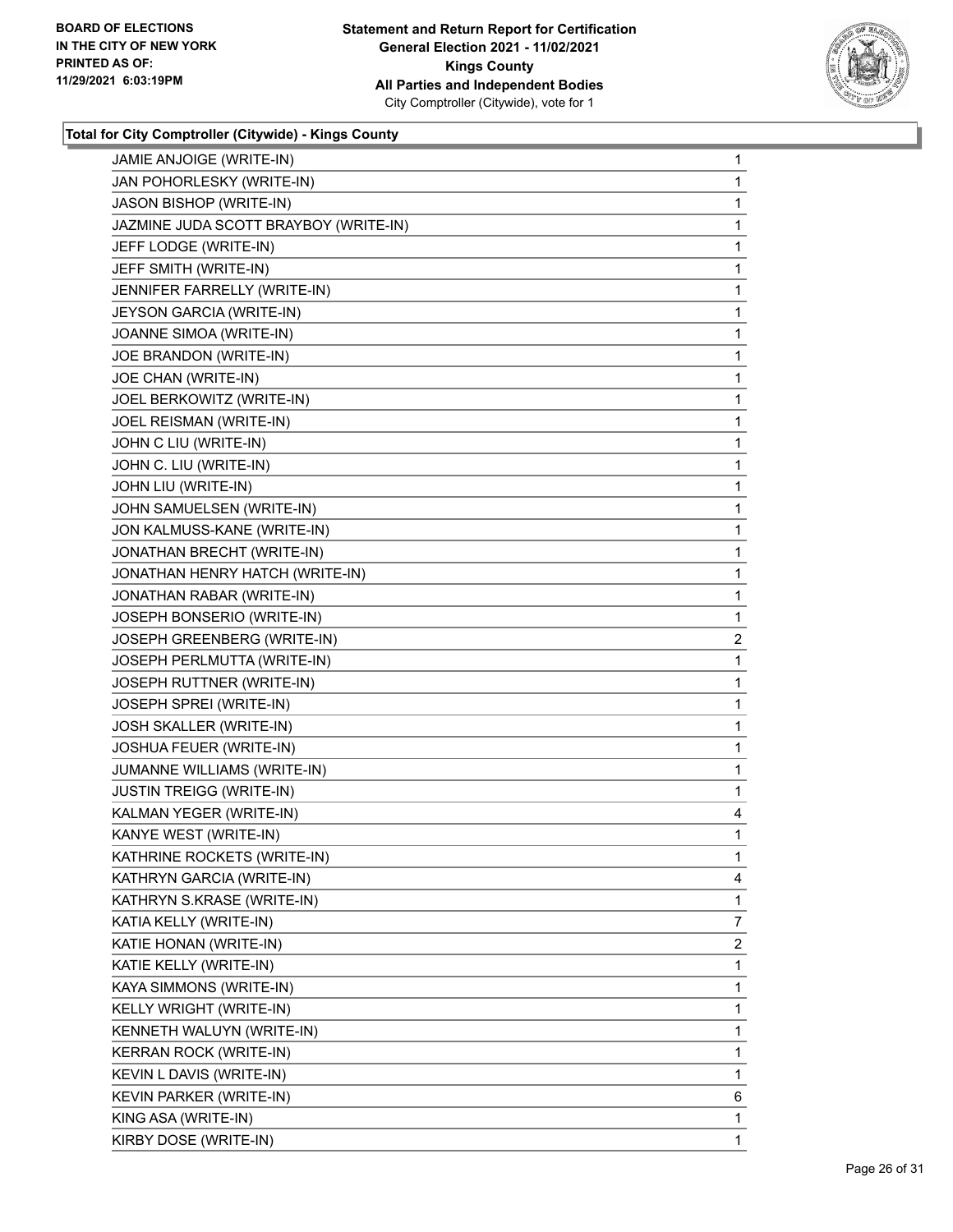

| KRISTEN EDWARDS (WRITE-IN)        | $\mathbf{1}$   |
|-----------------------------------|----------------|
| KYRIE IRVING (WRITE-IN)           | $\overline{2}$ |
| LAURIE RISI HOFFMANN (WRITE-IN)   | 1              |
| LEAH SCHNEID (WRITE-IN)           | 1              |
| LENNY MARKH (WRITE-IN)            | 4              |
| LIZ KRUEGER (WRITE-IN)            | $\overline{2}$ |
| LOUIS CRESPO (WRITE-IN)           | 1              |
| LOUIS ROSSMANN (WRITE-IN)         | 1              |
| LUCIUS FOX (WRITE-IN)             | 1              |
| LUCRETIA POTTER (WRITE-IN)        | 1              |
| MABEL EILEEN KATZ (WRITE-IN)      | 1              |
| MALKA STERN (WRITE-IN)            | 1              |
| MALLEN WEISS (WRITE-IN)           | 1              |
| MALLORY SULLIVAN (WRITE-IN)       | 1              |
| MARCIA MASRI (WRITE-IN)           | 1              |
| MARIA MARKM (WRITE-IN)            | 1              |
| MARIYA MARKH (WRITE-IN)           | 1              |
| MARK KAUFMAN (WRITE-IN)           | 1              |
| MARK SHLOMO (WRITE-IN)            | 1              |
| MARLENE ZURACK (WRITE-IN)         | 1              |
| MARSHALL MATHERS (WRITE-IN)       | 1              |
| MARTHA E STARK (WRITE-IN)         | 1              |
| MARTIN BISI (WRITE-IN)            | $\overline{2}$ |
| MARTIN BISSI (WRITE-IN)           | 1              |
| MARTIN HEAD (WRITE-IN)            | 1              |
| MARTIN KAHAN (WRITE-IN)           | 1              |
| MARTIN SHKRELI (WRITE-IN)         | 1              |
| MARTY MARKOWITZ (WRITE-IN)        | 1              |
| MASHY GOLDBERG (WRITE-IN)         | 1              |
| MATT CHRISTMAN (WRITE-IN)         | 1              |
| MATTHEW SIEGEL (WRITE-IN)         | 1              |
| MAX ROSE (WRITE-IN)               | 1              |
| MAYA OLIVER WILLIAMS (WRITE-IN)   | 1              |
| MAYA WILEY (WRITE-IN)             | 1              |
| MEERA DESAI (WRITE-IN)            | 1              |
| MEIR FOGEL (WRITE-IN)             | 1              |
| MENDEL MASHIECH (WRITE-IN)        | 1              |
| MICHAEL BLOOMBERG (WRITE-IN)      | 4              |
| MICHAEL CHERENKO (WRITE-IN)       | 1              |
| MICHAEL EMPERUR (WRITE-IN)        | 1              |
| MICHAEL L. MARRELLA (WRITE-IN)    | 1              |
| MICHAEL STARKEY (WRITE-IN)        | 1              |
| MICHELE CARUSO CABRERA (WRITE-IN) | 1              |
| MICHELE CARUSO CARERRA (WRITE-IN) | 1              |
| MICHELLE CANSO CABRERA (WRITE-IN) | 1              |
| MICHELLE CAOMER (WRITE-IN)        | 1              |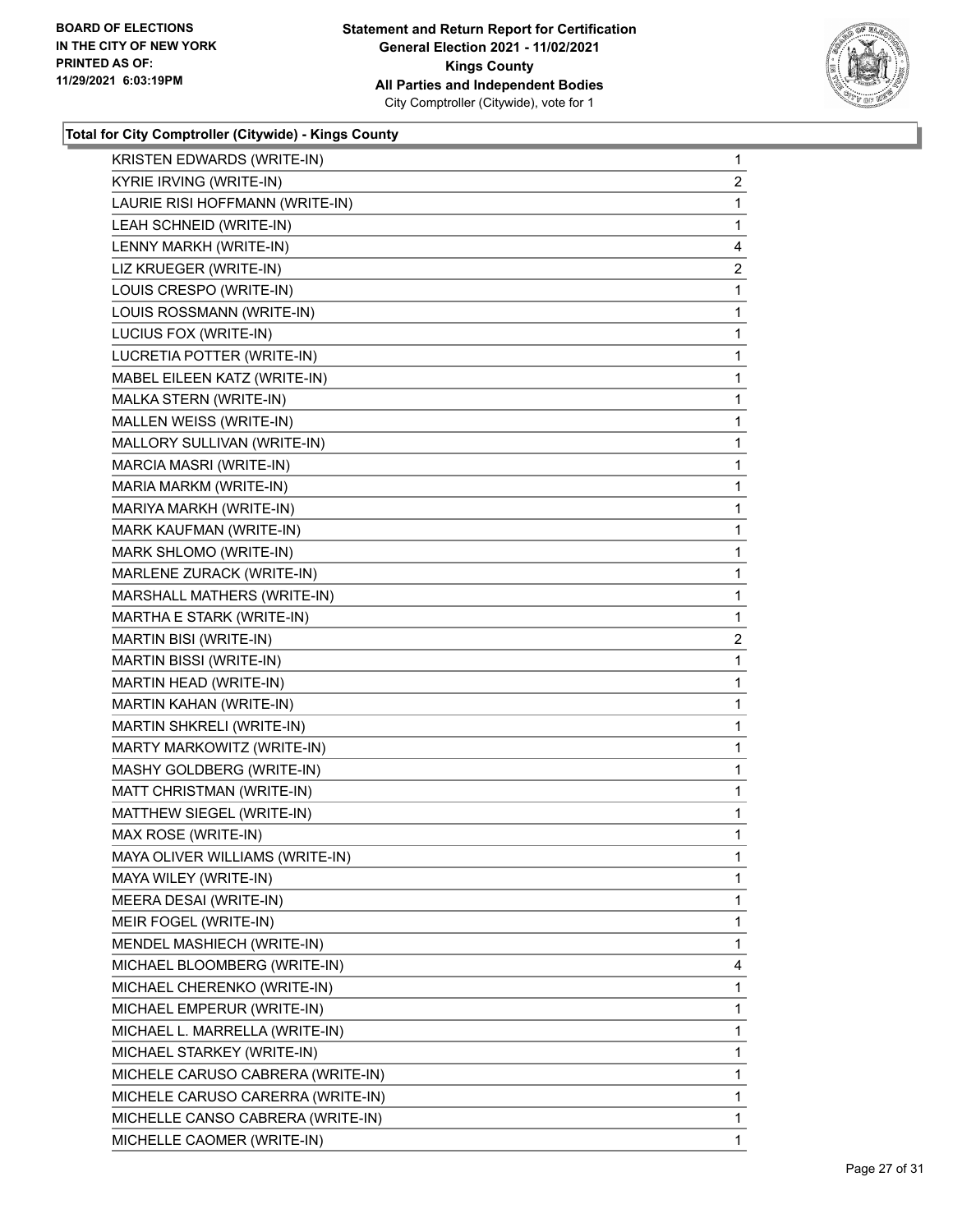

| MICHELLE CAROSO-CABRERA (WRITE-IN)  | 1  |
|-------------------------------------|----|
| MICHELLE CARRUSO CABERA (WRITE-IN)  | 1  |
| MICHELLE CARUSO CABERA (WRITE-IN)   | 1  |
| MICHELLE CARUSO CABRERA (WRITE-IN)  | 20 |
| MICHELLE CARUSO- CABRERA (WRITE-IN) | 1  |
| MICHELLE CARUSO-CABRENA (WRITE-IN)  | 1  |
| MICHELLE CARUSO-CABRERA (WRITE-IN)  | 10 |
| MICHELLE CARUSO-COBERA (WRITE-IN)   | 1  |
| MICHELLE CARYSS CABERA (WRITE-IN)   | 1  |
| MICHELLE CASUSO CABRERA (WRITE-IN)  | 1  |
| MICHELLE CORUSO CABRERA (WRITE-IN)  | 1  |
| MICHELLE RIESTREJEO (WRITE-IN)      | 1  |
| MIKE BLOOMBERG (WRITE-IN)           | 1  |
| MIKE YEADON (WRITE-IN)              | 1  |
| MILDRED SMITH (WRITE-IN)            | 1  |
| MILO RAYDO (WRITE-IN)               | 1  |
| MIRIAM REISS (WRITE-IN)             | 1  |
| MIYA WILEY (WRITE-IN)               | 1  |
| MOLLY COHEN (WRITE-IN)              | 1  |
| MOSES FREIER (WRITE-IN)             | 1  |
| MOSHE KRAMER (WRITE-IN)             | 1  |
| MOSHE MEKIE KRISBERG (WRITE-IN)     | 1  |
| MOUSTAFA JONES (WRITE-IN)           | 1  |
| MULKIN CHILL (WRITE-IN)             | 1  |
| MUMIA ABU JAMAL (WRITE-IN)          | 1  |
| NAFTULI REINER (WRITE-IN)           | 1  |
| NAMDEO DHASAL (WRITE-IN)            | 1  |
| NAOMI LEHNER (WRITE-IN)             | 1  |
| NATHANIEL MANNIMG (WRITE-IN)        | 1  |
| NEAL ADELSTEIN (WRITE-IN)           | 1  |
| NETANEL ALAN (WRITE-IN)             | 1  |
| NICHOLAS VERTUCCI (WRITE-IN)        | 1  |
| NICKA PIERRE (WRITE-IN)             | 1  |
| NICOLE MCQUEEN (WRITE-IN)           | 1  |
| NINER TURNER (WRITE-IN)             | 1  |
| NORMA LAWRENCE (WRITE-IN)           | 1  |
| NOSSON TZVI ELY (WRITE-IN)          | 1  |
| <b>OMAR BARGHOUTI (WRITE-IN)</b>    | 1  |
| OSCAR SCHWEITZER (WRITE-IN)         | 1  |
| PATRICIA HEMSWORTH (WRITE-IN)       | 1  |
| PAUL M WHITE (WRITE-IN)             | 1  |
| PAULA WILLIAMS (WRITE-IN)           | 1  |
| PESSY WEBBER (WRITE-IN)             | 1  |
| PETER AUSTERN (WRITE-IN)            | 1  |
| PETER FOX (WRITE-IN)                | 1  |
| QUADISHA AVERA (WRITE-IN)           | 1  |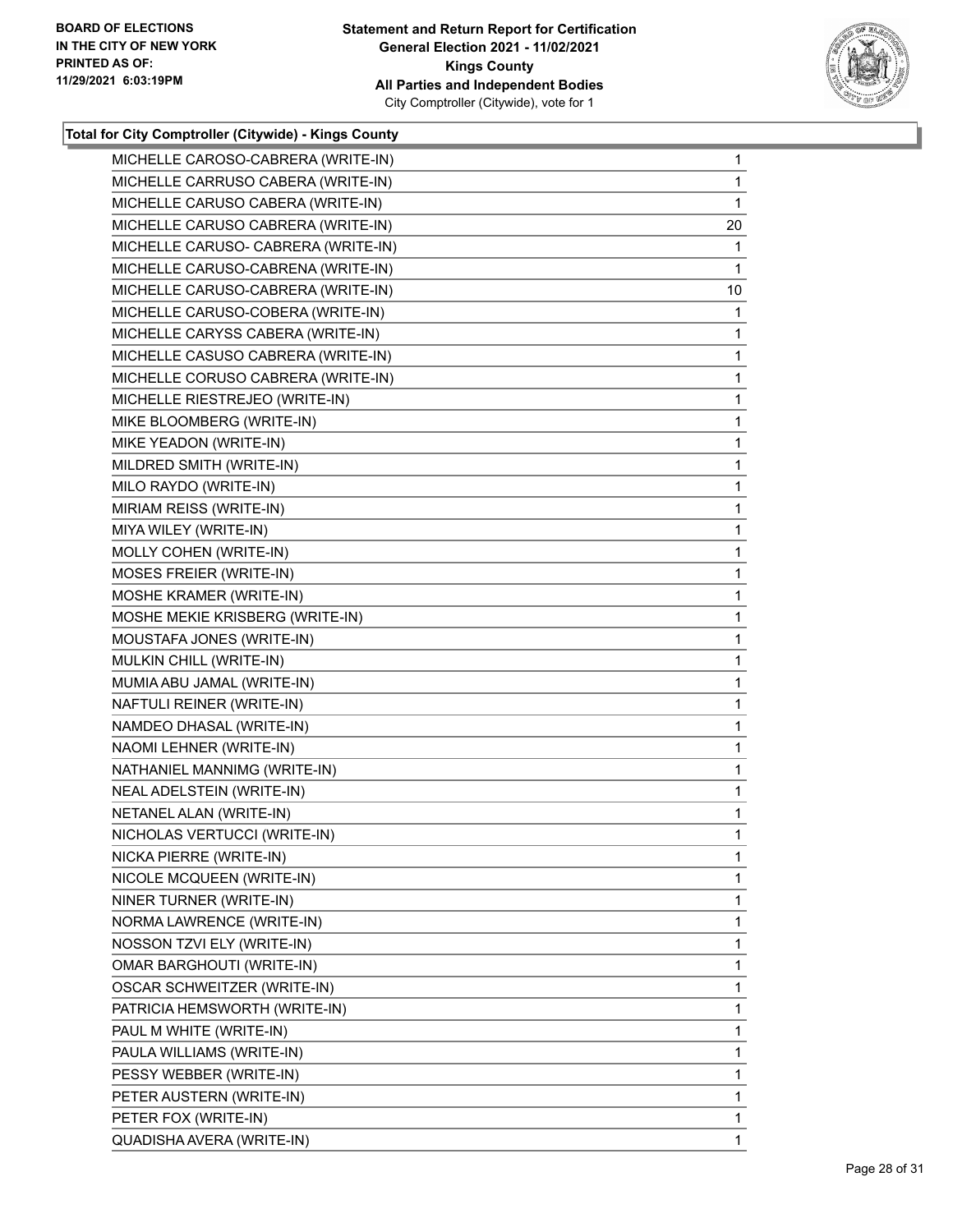

| RACHEL GRUEN (WRITE-IN)        | $\mathbf{1}$   |
|--------------------------------|----------------|
| RACHEL LANDSBERG (WRITE-IN)    | 1              |
| RAMEL WEST (WRITE-IN)          | 1              |
| RANDOLPH FERDINAND (WRITE-IN)  | 1              |
| RAY MCGUIRE (WRITE-IN)         | 1              |
| REB SHAUL ALTER (WRITE-IN)     | 1              |
| REBECCA ROTH (WRITE-IN)        | 1              |
| RESHEMA PATEL (WRITE-IN)       | 1              |
| RESHMA PATEL (WRITE-IN)        | 3              |
| RICHARD MERLE (WRITE-IN)       | 1              |
| RITA PASSAREL (WRITE-IN)       | 1              |
| ROBB PENN (WRITE-IN)           | 1              |
| ROBERT GRANT (WRITE-IN)        | 1              |
| ROBERTO RODRIGUEZ (WRITE-IN)   | 1              |
| RON DESANTIS (WRITE-IN)        | 1              |
| RUTH MAX (WRITE-IN)            | 1              |
| RYAN HALLAHAN (WRITE-IN)       | 1              |
| RYAN MELOLA (WRITE-IN)         | 1              |
| SAL ALBANESE (WRITE-IN)        | $\overline{2}$ |
| SAL LONG (WRITE-IN)            | 1              |
| SAM EL HALLAL (WRITE-IN)       | 1              |
| SAMANTHA COHEN (WRITE-IN)      | 1              |
| SAMUEL DEMERO (WRITE-IN)       | 1              |
| SAMUEL ISAC NOVIKOV (WRITE-IN) | 1              |
| SAMUEL LOWENTHAL (WRITE-IN)    | 1              |
| SANDY NURSE (WRITE-IN)         | 1              |
| SCOTT STRINGER (WRITE-IN)      | 9              |
| SCROOGE MODUCK (WRITE-IN)      | 1              |
| SEBASTIANO N.RUSSO (WRITE-IN)  | 1              |
| SENDER YIDOWITZ (WRITE-IN)     | 1              |
| SETH LEVIN (WRITE-IN)          | 1              |
| SETH SEVERINO (WRITE-IN)       | 2              |
| SHAMARIE MCDONALD (WRITE-IN)   | 1              |
| SHANEREL GYMNIC (WRITE-IN)     | 1              |
| SHARON DONOVAN (WRITE-IN)      | 1              |
| SHAWN CAMPBELL (WRITE-IN)      | 1              |
| SHLOMO FRIEDMAN (WRITE-IN)     | 1              |
| SHLOMO KISS (WRITE-IN)         | 1              |
| SHMIEL ERNSTER (WRITE-IN)      | 1              |
| SHOLOM D KIRSH (WRITE-IN)      | 1              |
| SHORLAND DANIELS (WRITE-IN)    | 1              |
| SHUIEM WIEDER (WRITE-IN)       | 1              |
| SIMCHA EICHENSTEIN (WRITE-IN)  | 1              |
| SIMCHA FELDER (WRITE-IN)       | 1              |
| SIMONE ADAMS (WRITE-IN)        | 1              |
| STACEY FRITZ (WRITE-IN)        | 1              |
|                                |                |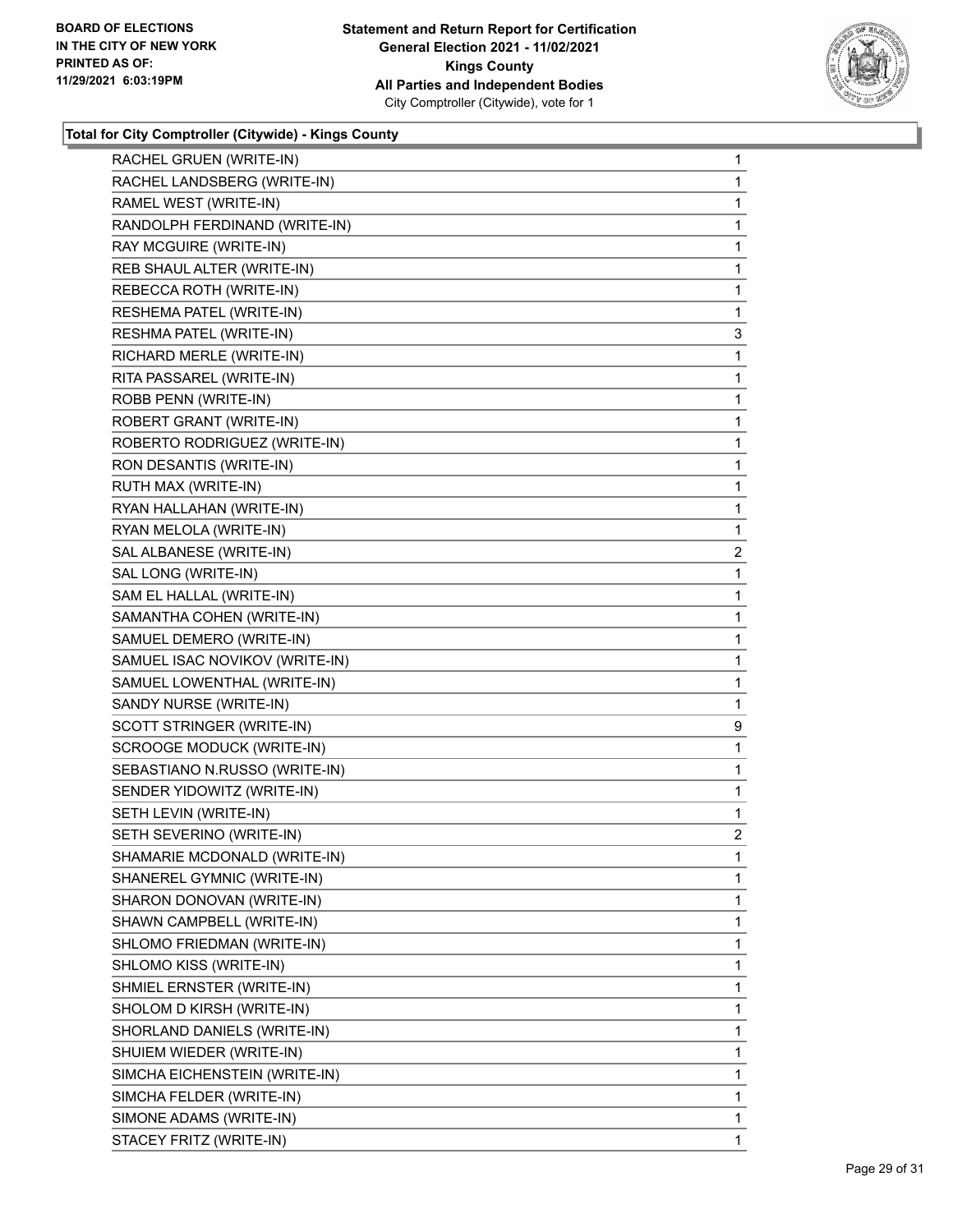

| STEVEN H. RICHMAN (WRITE-IN)              | 2            |
|-------------------------------------------|--------------|
| STEVEN PARKER (WRITE-IN)                  | $\mathbf 1$  |
| SYDNEY SOLOMON (WRITE-IN)                 | 1            |
| TAYLOR A.OWEN (WRITE-IN)                  | 1            |
| TED CRUZ (WRITE-IN)                       | 1            |
| THEA FENICHEL (WRITE-IN)                  | 1            |
| THOMAS A ZMUDA (WRITE-IN)                 | 1            |
| TIPPI F. SMITH (WRITE-IN)                 | 1            |
| TOM ENGELHART (WRITE-IN)                  | 1            |
| TOTTY SHUTA (WRITE-IN)                    | 1            |
| TREMAINE WRIGHT (WRITE-IN)                | $\mathbf{1}$ |
| TRISHA OCONOR (WRITE-IN)                  | 1            |
| UNATTRIBUTABLE WRITE-IN (WRITE-IN)        | 207          |
| UNCOUNTED WRITE-IN PER STATUTE (WRITE-IN) | 3            |
| USHA SINGH (WRITE-IN)                     | 1            |
| VALERIE AMOR (WRITE-IN)                   | 1            |
| VERONICA LUPO (WRITE-IN)                  | 1            |
| VILMA A REINHARDT (WRITE-IN)              | 1            |
| VINCENT GENTILE (WRITE-IN)                | $\mathbf{1}$ |
| VIVIAN PICA (WRITE-IN)                    | 1            |
| VULLNET VELIU (WRITE-IN)                  | 1            |
| WATSON VARUERIS (WRITE-IN)                | 1            |
| WAYNE MURATORE (WRITE-IN)                 | 1            |
| WAYNE T. MURATORE (WRITE-IN)              | 1            |
| WENDY ESPINAL (WRITE-IN)                  | 1            |
| WILLIAM STASIULATIS (WRITE-IN)            | 1            |
| YANG ANDREW (WRITE-IN)                    | $\mathbf{1}$ |
| YERUCHOM KLEIN (WRITE-IN)                 | $\mathbf{1}$ |
| YISROEL BLUM (WRITE-IN)                   | 1            |
| YOSEF KIRSH (WRITE-IN)                    | 1            |
| ZACK ISCHOL (WRITE-IN)                    | 1            |
| <b>Total Votes</b>                        | 324,884      |
| Unrecorded                                | 21,319       |